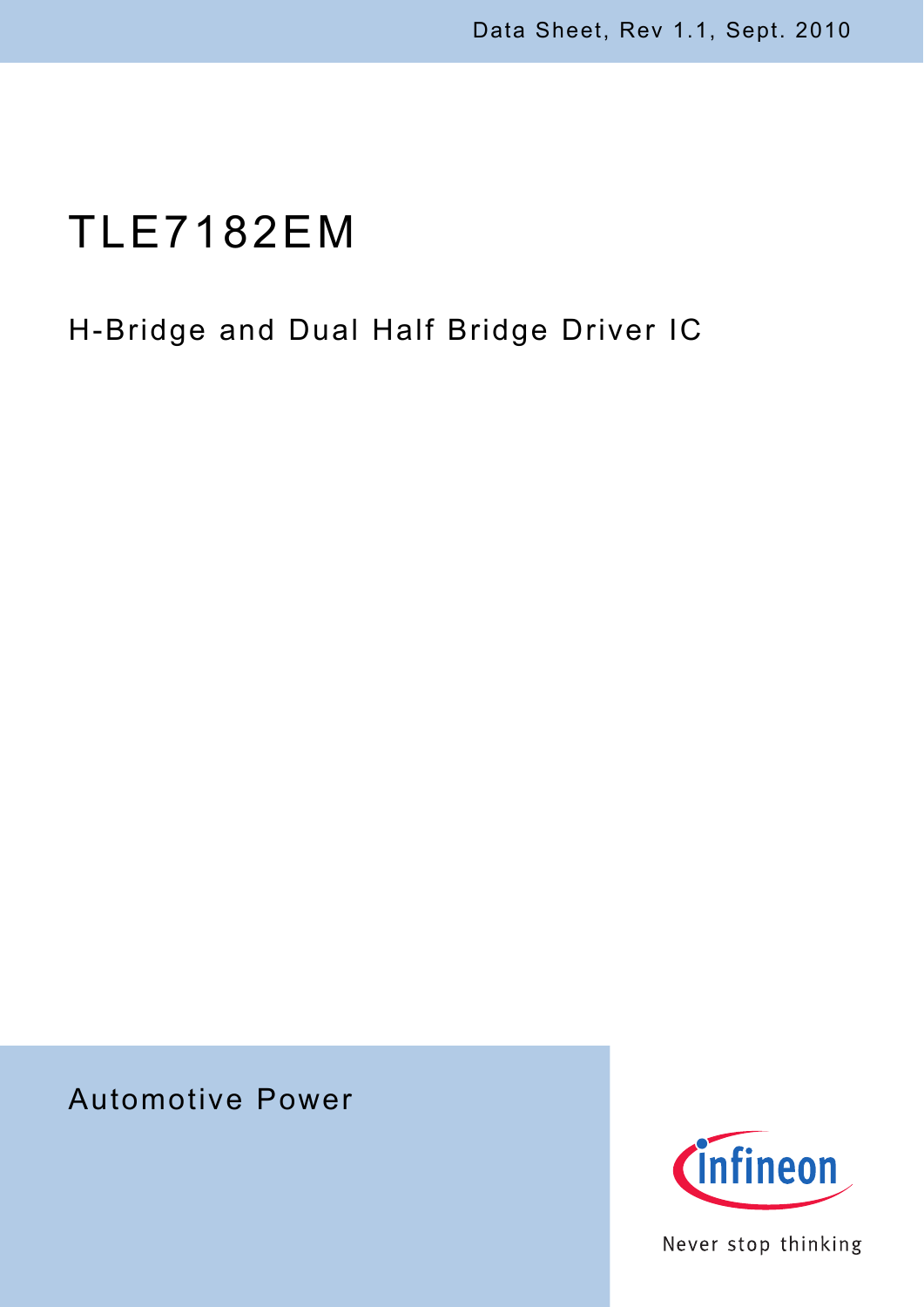

**Table of Contents**

## **Table of Contents**

| 1                                                                                                                                                                                                  | Overview 3                                                                                                                                                                                                                                                                                                                                                                                                                                                                                                                                                                                                                                                                                                                                                                             |
|----------------------------------------------------------------------------------------------------------------------------------------------------------------------------------------------------|----------------------------------------------------------------------------------------------------------------------------------------------------------------------------------------------------------------------------------------------------------------------------------------------------------------------------------------------------------------------------------------------------------------------------------------------------------------------------------------------------------------------------------------------------------------------------------------------------------------------------------------------------------------------------------------------------------------------------------------------------------------------------------------|
| 2                                                                                                                                                                                                  | <b>Block Diagram 4</b>                                                                                                                                                                                                                                                                                                                                                                                                                                                                                                                                                                                                                                                                                                                                                                 |
| 3<br>3.1<br>3.2                                                                                                                                                                                    | <b>Pin Configuration 5</b><br>Pin Assignment 5<br>Pin Definitions and Functions 5                                                                                                                                                                                                                                                                                                                                                                                                                                                                                                                                                                                                                                                                                                      |
| 4<br>4.1<br>4.2<br>4.3<br>4.4                                                                                                                                                                      | <b>General Product Characteristics 7</b><br>Absolute Maximum Ratings 7<br>Functional Range 8<br>Thermal Resistance 9<br>Default State of Inputs 9                                                                                                                                                                                                                                                                                                                                                                                                                                                                                                                                                                                                                                      |
| 5<br>5.1<br>5.1.1<br>5.1.2<br>5.1.3<br>5.1.4<br>5.1.5<br>5.1.6<br>5.1.7<br>5.1.8<br>5.2<br>5.2.1<br>5.2.2<br>5.2.3<br>5.2.4<br>5.2.5<br>5.2.6<br>5.2.7<br>5.2.8<br>5.2.9<br>5.2.10<br>5.3<br>5.3.1 | <b>Description and Electrical Characteristics 10</b><br>MOSFET Driver 10<br>Driving MOSFET Output Stages 10<br><b>MOSFET Output Stages 10</b><br>Dead Time and Shoot Through Protection 11<br>Bootstrap Principle 11<br>100% D.C. charge pumps 12<br>Reverse polarity protection of motor bridge 12<br>Sleep mode 12<br>Electrical Characteristics 12<br>Protection and Diagnostic Functions 16<br><b>Short Circuit Protection 16</b><br>SCDL Pin Open Detection 16<br>Vs and VDH Over Voltage Warning 16<br>VS Under Voltage Shutdown 16<br>VREG Under Voltage Warning 16<br>Over Temperature Warning 17<br>Over Current Warning 17<br>Passive Gxx Clamping 17<br>ERR Pin 17<br>Electrical Characteristics 19<br>Shunt Signal Conditioning 21<br><b>Electrical Characteristics 21</b> |
| 6                                                                                                                                                                                                  | <b>Application Information 23</b>                                                                                                                                                                                                                                                                                                                                                                                                                                                                                                                                                                                                                                                                                                                                                      |
| 6.1                                                                                                                                                                                                | Layout Guide Lines 25                                                                                                                                                                                                                                                                                                                                                                                                                                                                                                                                                                                                                                                                                                                                                                  |
| 6.2                                                                                                                                                                                                | Further Application Information 25                                                                                                                                                                                                                                                                                                                                                                                                                                                                                                                                                                                                                                                                                                                                                     |
| 7                                                                                                                                                                                                  | Package Outlines 26                                                                                                                                                                                                                                                                                                                                                                                                                                                                                                                                                                                                                                                                                                                                                                    |
| 8                                                                                                                                                                                                  | <b>Revision History 27</b>                                                                                                                                                                                                                                                                                                                                                                                                                                                                                                                                                                                                                                                                                                                                                             |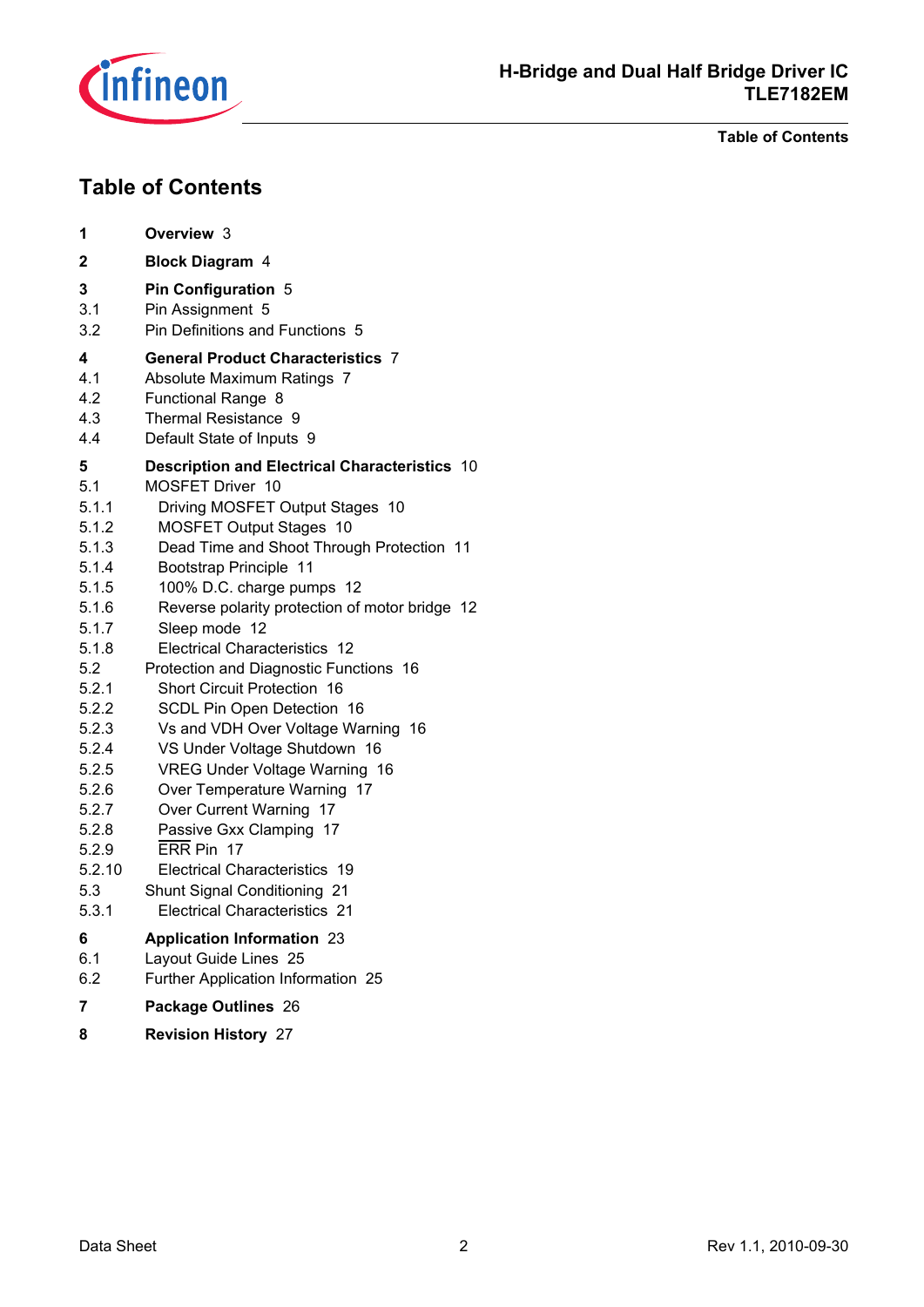

## **H-Bridge and Dual Half Bridge Driver IC**

## **TLE7182EM**



## <span id="page-2-0"></span>**1 Overview**

#### <span id="page-2-1"></span>**Features**

- Drives 4 N-Channel Power MOSFETs
- Separate control input for each MOSFET
- Unlimited D.C. switch on time of Low and Highside MOSFETs
- 0 …95% at 20kHz & 100% Duty cycle of High Side MOSFETs
- 0 ... 100 % Duty cycle of Low Side MOSFETs
- Additional output to drive a reverse polarity protection N-MOSFET
- Current sense OPAMP
- Low quiescent current mode
- Internal shoot through protection and minimum internal dead time option
- 1 bit diagnosis / ERR
- Over current warning based on current sense OPAMP with fixed warning level
- Analog adjustable Short Circuit Protection levels via SCDL pin with open pin detection and SCD deactivation
- Over temperature warning
- Over voltage warning
- Under voltage warning and shutdown
- Green Product (RoHS compliant)
- **AEC Qualified**

#### **Description**

The TLE7182EM is a H-bridge driver IC dedicated to control 4 N-channel MOSFETs typically forming the converter for a high current DC motor drives in the automotive sector. It incorporates several protection features such as over current and short circuit detection as well as under-, over voltage and over temperature diagnosis.

The TLE7182EM perfectly fits for driving 2 valves or solenoids too.

Typical applications are fans, pumps and electric power steering. The TLE7182EM is designed for a 12V power net.

#### **Table 1 Product Summary**

| Specified operating voltage             | SOP <sup>'</sup>            | 7.0 V 34 V                                       |  |
|-----------------------------------------|-----------------------------|--------------------------------------------------|--|
| Junction temperature                    |                             | $-40\,^{\circ}\text{C}$ 150 $^{\circ}\text{C}$ . |  |
| Maximum output source resistance        | $R_{\mathsf{S}\mathsf{ou}}$ | 13.5 $\Omega$                                    |  |
| Maximum output sink resistance          | $R_{\mathsf{Sink}}$         | $9\Omega$                                        |  |
| maximum quiescent current <sup>1)</sup> | $I_{\text{QVS}}$            | $8 \mu A$                                        |  |

1) typical value at  $T_{\rm j}$ =25°CC

| <b>Type</b>      | Package    | <b>Marking</b>   |
|------------------|------------|------------------|
| <b>TLE7182EM</b> | PG-SSOP-24 | <b>TLE7182EM</b> |



**PG-SSOP-24**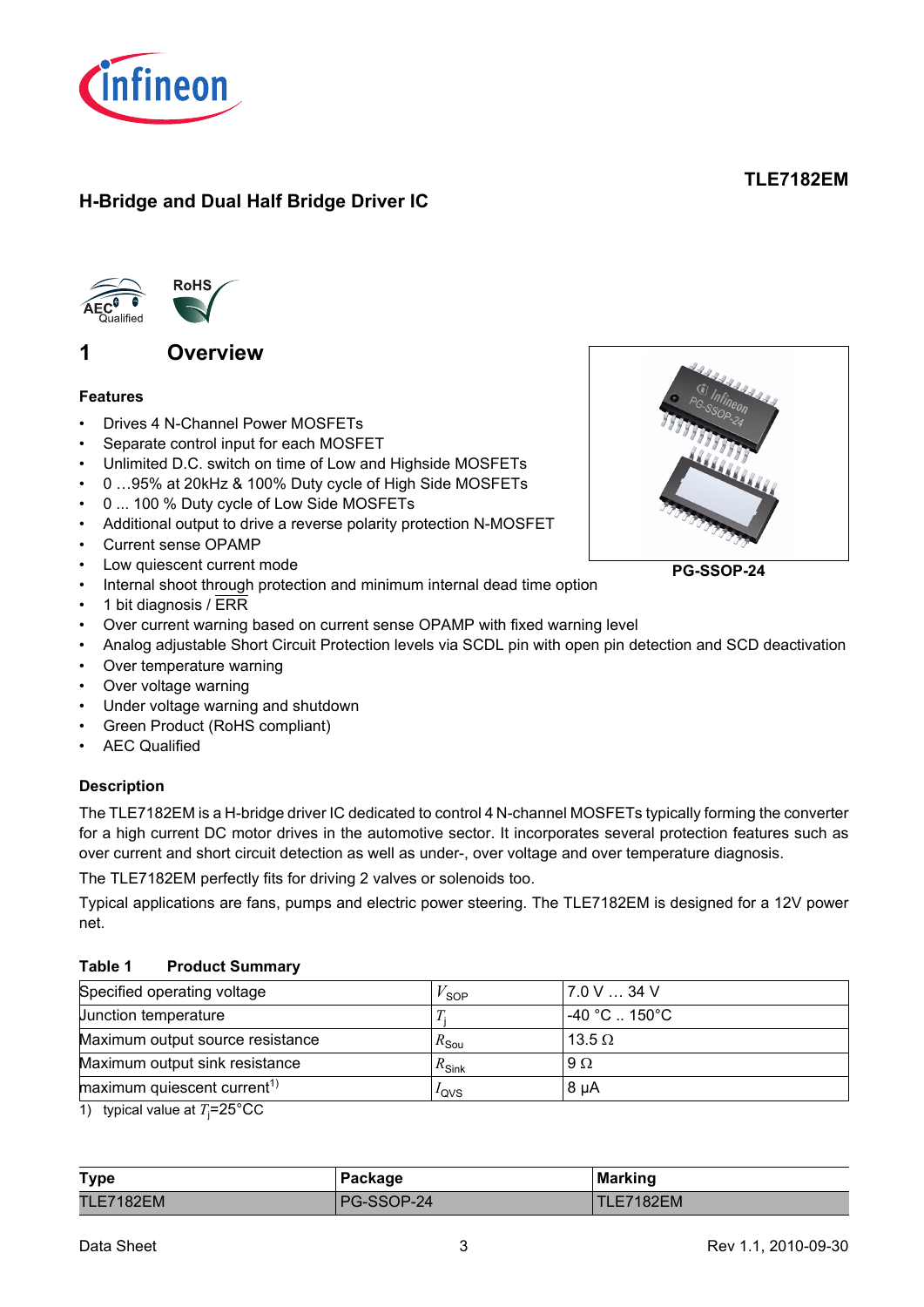

## **H-Bridge and Dual Half Bridge Driver IC TLE7182EM**

#### **Block Diagram**

## <span id="page-3-0"></span>**2 Block Diagram**



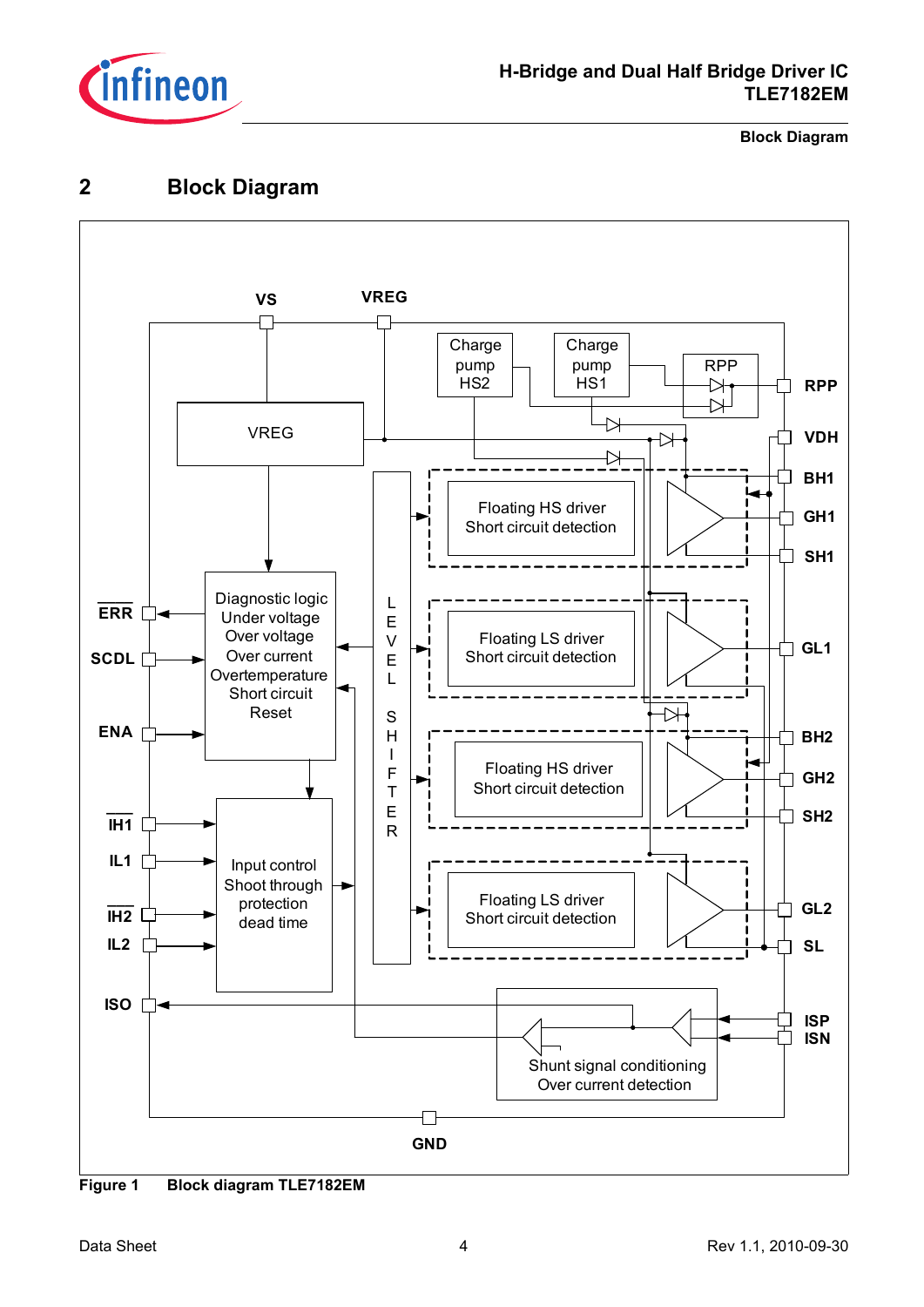

**Pin Configuration**

## <span id="page-4-0"></span>**3 Pin Configuration**

## <span id="page-4-1"></span>**3.1 Pin Assignment**



#### **Figure 2 Pin Configuration**

## <span id="page-4-2"></span>**3.2 Pin Definitions and Functions**

| # of<br><b>Pins</b> | <b>Symbol</b>   | <b>Function</b>                                                                                                                             |
|---------------------|-----------------|---------------------------------------------------------------------------------------------------------------------------------------------|
| $\mathbf{1}$        | BH <sub>2</sub> | Pin for + terminal of the bootstrap capacitor of phase 2                                                                                    |
| $\overline{2}$      | GH <sub>2</sub> | Output pin for gate of high side MOSFET 2                                                                                                   |
| $\mathbf{3}$        | SH <sub>2</sub> | Pin for source connection of high side MOSFET 2                                                                                             |
| $\overline{4}$      | GL <sub>2</sub> | Output pin for gate of low side MOSFET 2                                                                                                    |
| $\sqrt{5}$          | VDH             | Voltage input common drain high side for short circuit detection                                                                            |
| $6\phantom{1}6$     | <b>RPP</b>      | charge pump output for reverse polarity protection of the motor bridge                                                                      |
| $\overline{7}$      | <b>VS</b>       | Pin for supply voltage                                                                                                                      |
| 8                   | <b>VREG</b>     | Output of supply for driver output stage - connect to a capacitor                                                                           |
| 9                   | <b>ENA</b>      | Input pin for reset of ERR registers, active switch off of external MOSFETs and low<br>quiescent current mode, set HIGH to enable operation |
| 10                  | ISN             | Input for OPAMP + terminal                                                                                                                  |
| 11                  | <b>ISP</b>      | Input for OPAMP - terminal                                                                                                                  |
| 12                  | ISO.            | Output of OPAMP                                                                                                                             |
| 13                  | IH <sub>2</sub> | Input for high side switch 2 (active low)                                                                                                   |
| 14                  | IL <sub>2</sub> | Input for low side switch 2 (active high)                                                                                                   |
| 15                  | IH <sub>1</sub> | Input for high side switch 1 (active low)                                                                                                   |
| 16                  | IL1             | Input for low side switch 1 (active high)                                                                                                   |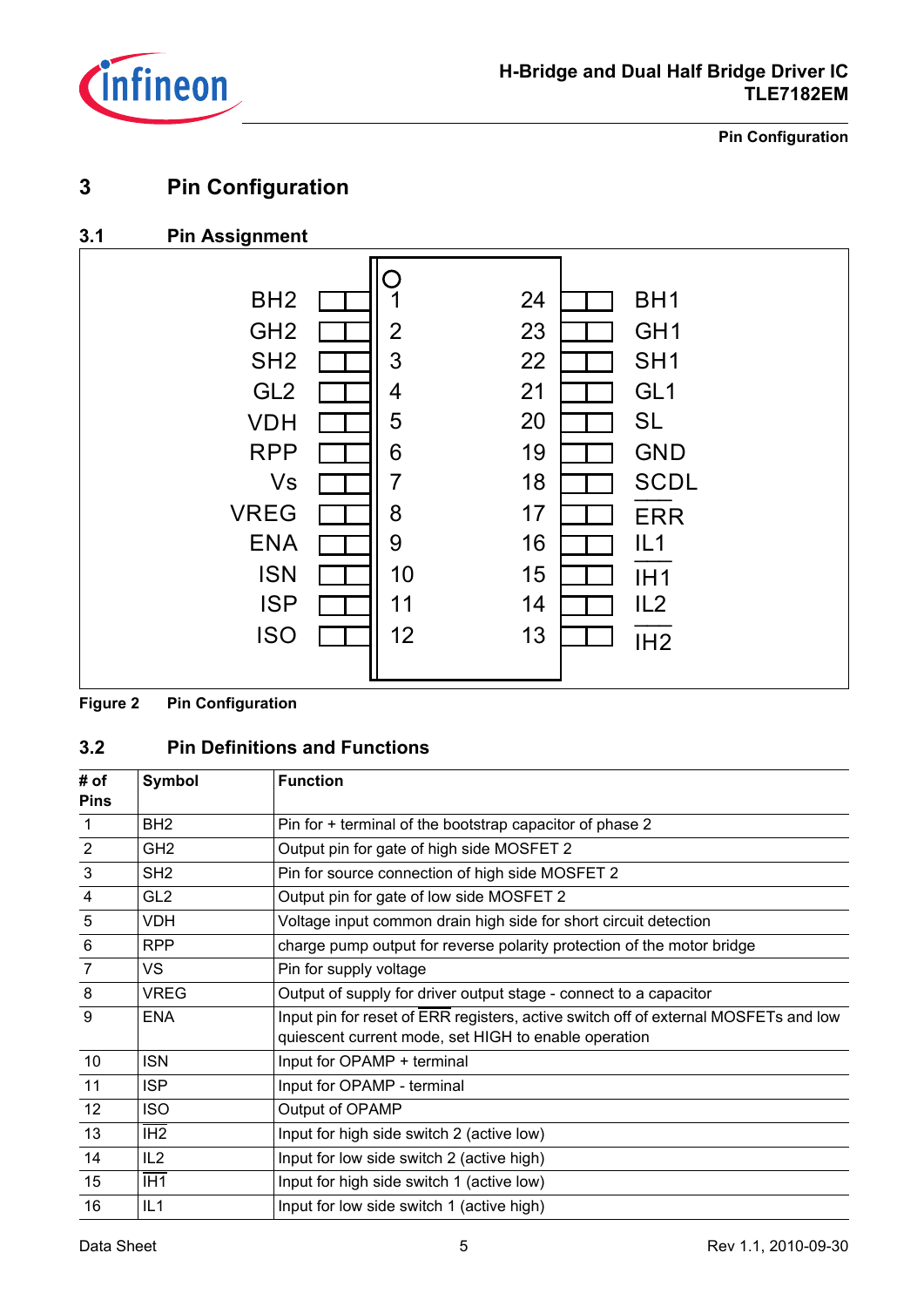

## **H-Bridge and Dual Half Bridge Driver IC TLE7182EM**

**Pin Configuration**

| # of<br><b>Pins</b> | Symbol          | <b>Function</b>                                                                |
|---------------------|-----------------|--------------------------------------------------------------------------------|
| 17                  | <b>ERR</b>      | Push pull output stage                                                         |
| 18                  | <b>SCDL</b>     | Input pin for adjustable Short Circuit Detection function and SCD deactivation |
| 19                  | <b>GND</b>      | Ground pin                                                                     |
| 20                  | <b>SL</b>       | Pin for common source of lowside MOSFETs                                       |
| 21                  | GL <sub>1</sub> | Output pin for gate of low side MOSFET 1                                       |
| 22                  | SH <sub>1</sub> | Pin for source connection of high side MOSFET 1                                |
| 23                  | GH <sub>1</sub> | Output pin for gate of high side MOSFET 1                                      |
| 24                  | BH <sub>1</sub> | Pin for + terminal of the bootstrap capacitor of phase 1                       |
| Tab                 | Tab             | should be connected to GND                                                     |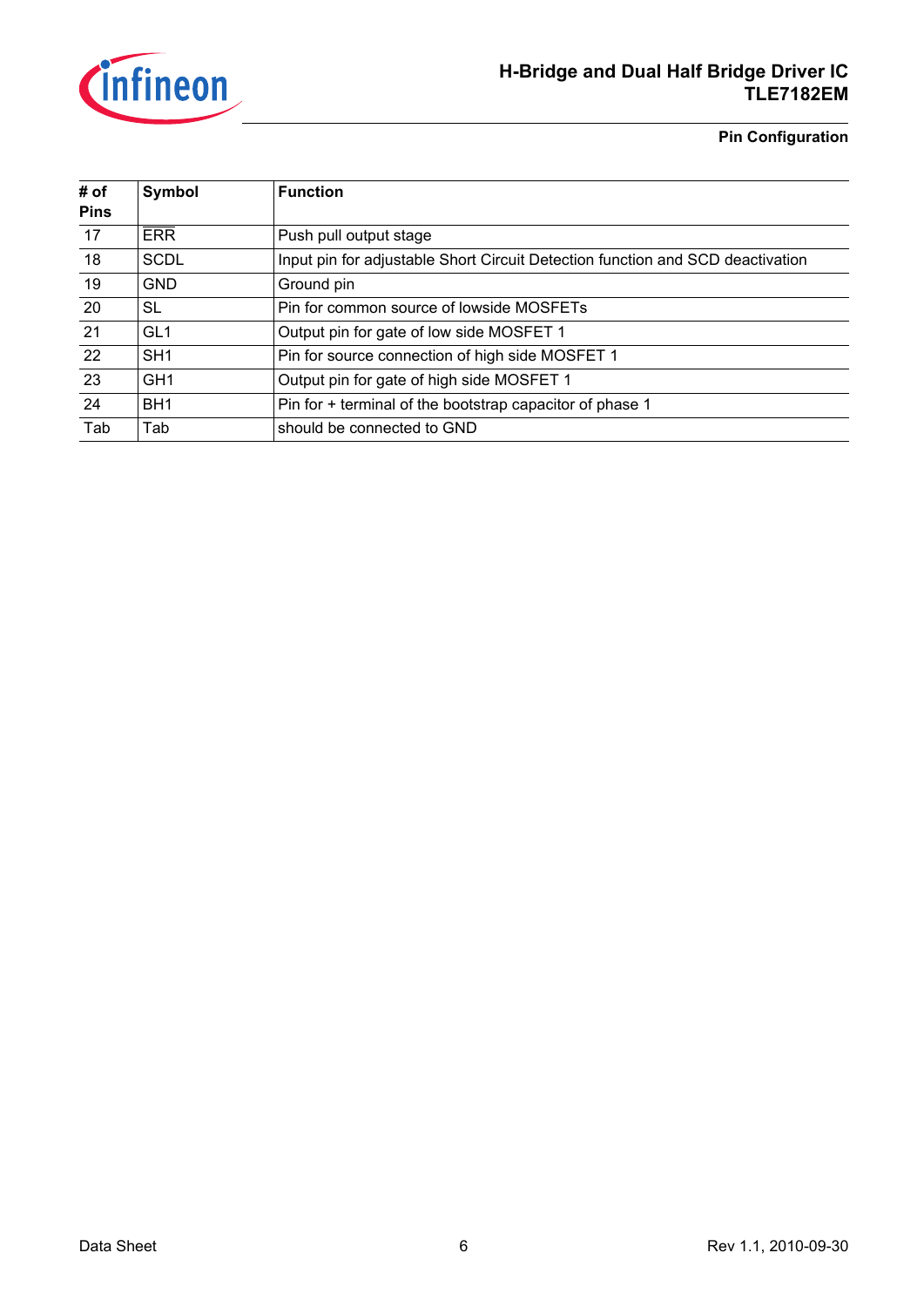

**General Product Characteristics**

## <span id="page-6-0"></span>**4 General Product Characteristics**

## <span id="page-6-1"></span>**4.1 Absolute Maximum Ratings**

#### **Absolute Maximum Ratings 1)**

40 °C ≤ *T*<sup>j</sup> ≤ 150 °C; all voltages with respect to ground, positive current flowing into pin (unless otherwise specified)

| Pos.                | <b>Parameter</b>                                  | <b>Symbol</b>       |        | <b>Limit Values</b> | Unit              | <b>Conditions</b>                                       |  |
|---------------------|---------------------------------------------------|---------------------|--------|---------------------|-------------------|---------------------------------------------------------|--|
|                     |                                                   |                     | Min.   | Max.                |                   |                                                         |  |
| <b>Voltages</b>     |                                                   |                     |        |                     |                   |                                                         |  |
| 4.1.1               | Supply voltage at VS                              | $V_{\mathsf{VS}}$   | $-0.3$ | 45                  | V                 |                                                         |  |
| 4.1.2               | Supply voltage at VS                              | $V_{\mathsf{VSRP}}$ | $-4.0$ | 45                  | V                 | $R_{\text{VS}}$ 210 $\Omega$                            |  |
| 4.1.3               | Voltage range at VDH                              | $V_{\mathsf{VDH}}$  | $-0.3$ | 55                  | $\vee$            |                                                         |  |
| 4.1.4               | Voltage range at RPP                              | $V_{\sf RPP}$       | $-0.3$ | 55                  | V                 |                                                         |  |
| 4.1.5               | maximum current at RPP                            | $I_{\mathsf{RPP}}$  | $-25$  | 25                  | mA                |                                                         |  |
| 4.1.6               | Voltage range at ENA                              | $V_{\sf ENA}$       | $-0.3$ | 45                  | V                 |                                                         |  |
| 4.1.7               | Voltage range at SCDL                             | $V_\mathsf{SCDL}$   | $-0.3$ | 6                   | V                 |                                                         |  |
| 4.1.8               | Voltage range at IH1, IL1, IH2, IL2               | $V_{\sf DPI}$       | $-0.3$ | 6                   | $\vee$            |                                                         |  |
| 4.1.9               | Voltage range at ERR, ISO                         | $V_{\mathsf{DPO}}$  | $-0.3$ | 6                   | V                 | $\overline{\phantom{0}}$                                |  |
| 4.1.10              | Voltage range at ISP, ISN                         | $V_{\rm OPI}$       | $-5.0$ | 5.0                 | V                 |                                                         |  |
| 4.1.11              | Voltage range at VREG                             | $V_{\text{VREG}}$   | $-0.3$ | 15                  | V                 |                                                         |  |
| 4.1.12              | Voltage range at BHx                              | $V_{\sf BH}$        | $-0.3$ | 55                  | V                 |                                                         |  |
| 4.1.13              | Voltage range at GHx                              | $V_{\mathsf{GH}}$   | $-0.3$ | 55                  | V                 |                                                         |  |
| 4.1.14              | Voltage range at GHx                              | $V_{\mathsf{GHP}}$  | $-7.0$ | 55                  | V                 | $t_{\rm P}$ <1µs; f=50kHz                               |  |
| 4.1.15              | Voltage range at SHx                              | $V_{\sf SH}$        | $-2.0$ | 45                  | $\vee$            |                                                         |  |
| 4.1.16              | Voltage range at SHx                              | $V_{\text{SHP}}$    | $-7.0$ | 45                  | V                 | $t_{\rm P}$ <1µs; $f$ =50kHz                            |  |
| 4.1.17              | Voltage range at GLx                              | $V_{\mathsf{GL}}$   | $-0.3$ | 18                  | V                 |                                                         |  |
| 4.1.18              | Voltage range at GLx                              | $V_{\mathsf{GLP}}$  | $-7.0$ | 18                  | V                 | $t_{\rm P}$ <0.5µs;<br>$f=50$ kHz                       |  |
| 4.1.19              | Voltage range at SL                               | $V_{\text{SL}}$     | $-1.0$ | 5.0                 | $\vee$            |                                                         |  |
| 4.1.20              | Voltage range at SL                               | $V_{\sf SLP}$       | $-7.0$ | 5.0                 | V                 | $t_{\rm P}$ <0.5µs;<br>f=50kHz;<br>$C_{BS} \geq 330$ nF |  |
| 4.1.21              | Voltage difference Gxx-Sxx                        | $V_{\text{GS}}$     | $-0.3$ | 15                  | $\vee$            |                                                         |  |
| 4.1.22              | Voltage difference BHx-SHx                        | $V_{\mathsf{BS}}$   | $-0.3$ | 15                  | V                 |                                                         |  |
| <b>Temperatures</b> |                                                   |                     |        |                     |                   |                                                         |  |
| 4.1.23              | Junction temperature                              | $T_{\rm j}$         | -40    | 150                 | $^\circ \text{C}$ |                                                         |  |
| 4.1.24              | Storage temperature                               | $T_{\mathsf{stg}}$  | $-55$  | 150                 | $\rm ^{\circ}C$   |                                                         |  |
| 4.1.25              | Lead soldering temperature<br>$(1/16"$ from body) | $T_{\mathsf{sol}}$  |        | 260                 | $\rm ^{\circ}C$   |                                                         |  |
| 4.1.26              | Peak reflow soldering temperature <sup>2)</sup>   | $T_{\rm ref}$       |        | 260                 | $\circ$ C         |                                                         |  |
|                     | <b>Power Dissipation</b>                          |                     |        |                     |                   |                                                         |  |
| 4.1.27              | Power Dissipation (DC)                            | $P_{\rm tot}$       |        | $\overline{2}$      | W                 |                                                         |  |
|                     | <b>ESD Susceptibility</b>                         |                     |        |                     |                   |                                                         |  |
| 4.1.28              | ESD Resistivity <sup>3)</sup>                     | $V_{\text{ESD}}$    |        | $\sqrt{2}$          | kV                |                                                         |  |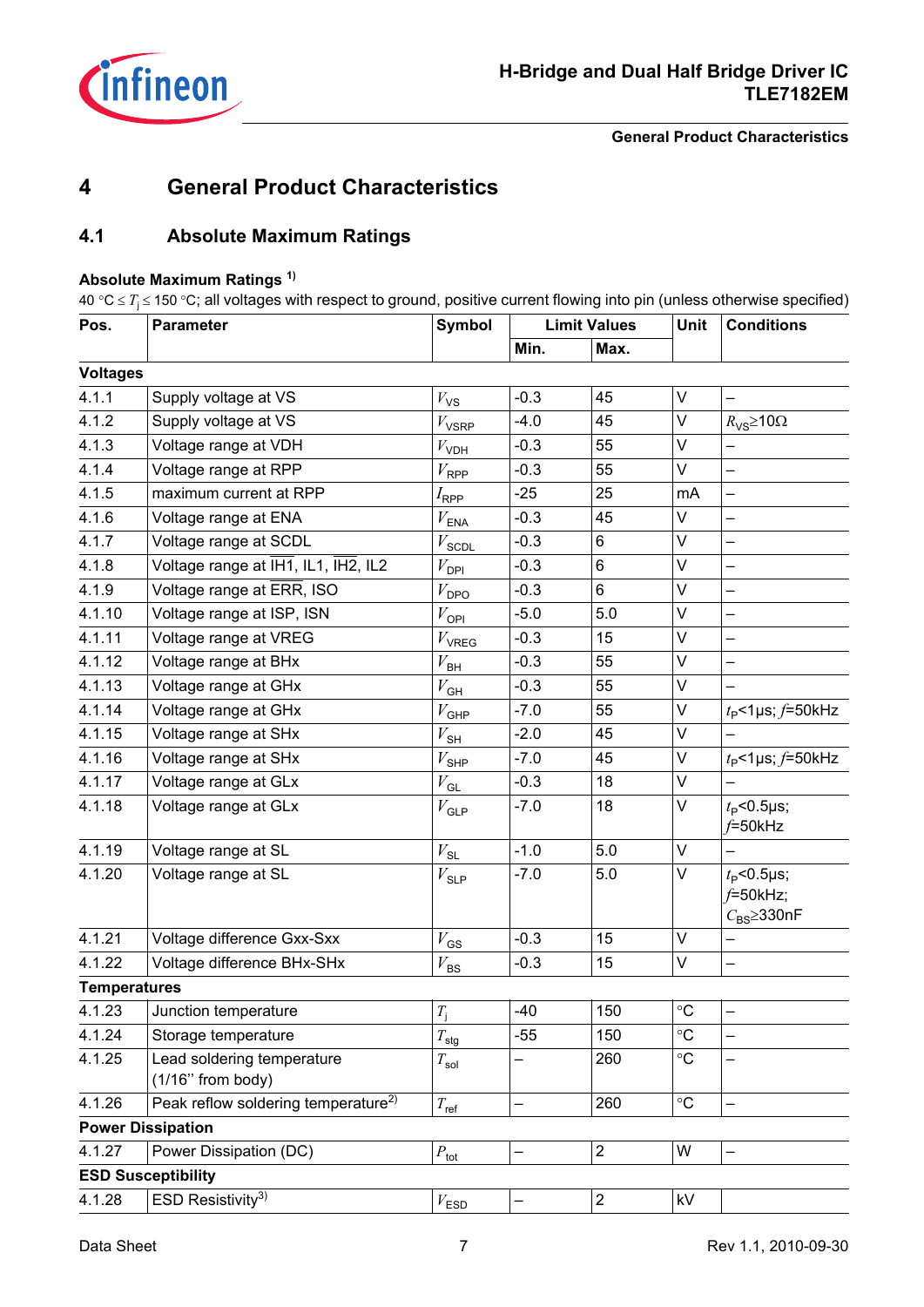

#### **General Product Characteristics**

#### **Absolute Maximum Ratings** (cont'd)**1)**

40 °C ≤ *T*<sup>j</sup> ≤ 150 °C; all voltages with respect to ground, positive current flowing into pin (unless otherwise specified)

| Pos.   | <b>Parameter</b> | Symbol     |      | <b>Limit Values</b> | <b>Unit</b> | <b>Conditions</b> |
|--------|------------------|------------|------|---------------------|-------------|-------------------|
|        |                  |            | Min. | Max.                |             |                   |
| 4.1.29 | <b>CDM</b>       | <b>CDM</b> | -    |                     | kV          |                   |

1) Not subject to production test, specified by design.

2) Reflow profile IPC/JEDEC J-STD-020C

3) ESD susceptibility HBM according to EIA/JESD 22-A 114B

*Note: Stresses above the ones listed here may cause permanent damage to the device. Exposure to absolute maximum rating conditions for extended periods may affect device reliability.*

*Note: Integrated protection functions are designed to prevent IC destruction under fault conditions described in the data sheet. Fault conditions are considered as "outside" normal operating range. Protection functions are not designed for continuous repetitive operation.*

## <span id="page-7-0"></span>**4.2 Functional Range**

| Pos.   | <b>Parameter</b>                                 | Symbol               |          | <b>Limit Values</b> | <b>Unit</b> | <b>Conditions</b>                                                                |  |
|--------|--------------------------------------------------|----------------------|----------|---------------------|-------------|----------------------------------------------------------------------------------|--|
|        |                                                  |                      | Min.     | Max.                |             |                                                                                  |  |
| 4.2.1  | Specified supply voltage range                   | $V_{VS1}$            | 7.0      | 34                  | $\vee$      |                                                                                  |  |
| 4.2.2  | supply voltage range <sup>1)</sup>               | $V_{\text{VS2}}$     | 5.5      | 45                  | V           | $V_{VS}$ <7V reduced<br>functionality                                            |  |
| 4.2.3  | Quiescent current at VS                          | $I_{\text{QVS1}}$    |          | 8                   | μA          | $V_{\text{VS}}$ , $V_{\text{VDH}}$ =12V;<br>ENA=Low; $T_i = 25^{\circ}C$         |  |
| 4.2.4  | Quiescent current at VS                          | $I_{\text{QVS2}}$    |          | 10                  | μA          | $V_{\text{VS}}$ , $V_{\text{VDH}}$ <15V;<br>ENA=Low; $T_1 \le 85^\circ \text{C}$ |  |
| 4.2.5  | Quiescent current at VDH                         | $I_{\mathsf{QVDH1}}$ | <b>—</b> | 8                   | μA          | $V_{\text{VS}}$ , $V_{\text{VDH}}$ =12V;<br>ENA=Low; $T_1 = 25^{\circ}C$         |  |
| 4.2.6  | Quiescent current at VDH                         | $I_{\mathsf{QVDH2}}$ |          | 10                  | μA          | $V_{\rm VS}$ , $V_{\rm VDH}$ <15V;<br>ENA=Low; $T_i \le 85^{\circ}$ C            |  |
| 4.2.7  | Supply current at Vs (device<br>enabled $)^{2)}$ | $I_{\text{Vs(1)}}$   |          | 22                  | mA          | no switching                                                                     |  |
| 4.2.8  | Supply current at Vs (device<br>enabled)         | $I_{\text{Vs(2)}}$   |          | 45                  | mA          | $4xQ_{GS}xf_{\text{PWM}} \leq 20 \text{mA}$<br>; $V_{\text{VS}}$ =7.034V         |  |
| 4.2.9  | D.C. switch on time of output<br>stages          | $D_{\mathsf{DC}}$    |          | $\infty$            | s           |                                                                                  |  |
| 4.2.10 | Duty cycle Highside output stage <sup>3)</sup>   | $D_{\text{HS}}$      | 0        | 95                  | $\%$        | $f_{\text{PWM}}$ =20kHz;<br>continuous<br>operation;<br>$C_{BS} \geq 330$ nF     |  |
| 4.2.11 | Duty cycle Lowside output stage                  | $D_{LS}$             | 0        | 100                 | $\%$        |                                                                                  |  |

1) operation above 34V limited by max. allowed power dissipation and max. ratings

2) Current can be higher, if driver output stages are unsupplied

3) max. limit of D.C. will increase, if  $f_{\text{PWM}}$  or external gate charge of the MOSFETs is reduced

The PWM frequency is limited by thermal constraints and the maximum duty cycle (minimum charging time of bootstrap capacitor).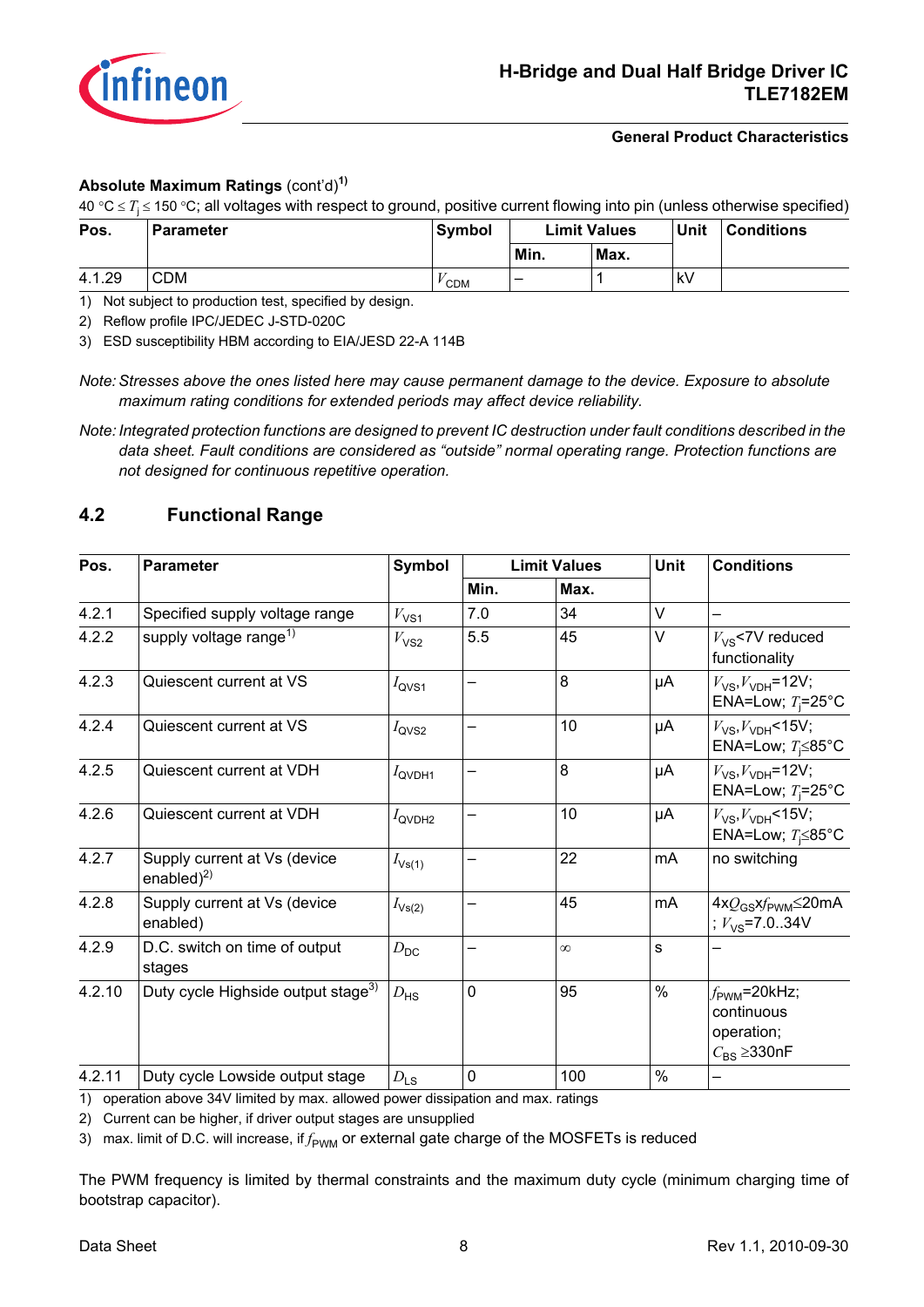

#### **General Product Characteristics**

*Note: Within the functional range the IC operates as described in the circuit description. The electrical characteristics are specified within the conditions given in the related electrical characteristics table.*

#### <span id="page-8-3"></span><span id="page-8-0"></span>**4.3 Thermal Resistance**

*Note: This thermal data was generated in accordance with JEDEC JESD51 standards. For more information, go to [www.jedec.org](http://www.jedec.org).*

| Pos.  | <b>Limit Values</b><br>Symbol<br><b>Parameter</b> |                                    |      |      |                          | Unit | <b>Conditions</b> |
|-------|---------------------------------------------------|------------------------------------|------|------|--------------------------|------|-------------------|
|       |                                                   |                                    | Min. | Typ. | Max.                     |      |                   |
| 4.3.1 | Junction to $Case1$                               | $\mathsf{\Lambda}_{\mathsf{thJC}}$ | -    | -    | b                        | K/W  | -                 |
| 4.3.2 | Junction to Ambient <sup>1)</sup>                 | $n_{thJA}$                         | -    | 35   | $\overline{\phantom{0}}$ | K/W  | 2)                |

<span id="page-8-2"></span>1) Not subject to production test, specified by design.

2) **Exposed Heatslug Package use this sentence**: Specified *R*thJA value is according to Jedec JESD51-2,-5,-7 at natural convection on FR4 2s2p board; The Product (Chip+Package) was simulated on a 76.2 x 114.3 x 1.5 mm board with 2 inner copper layers (2 x 70µm Cu, 2 x 35µm Cu). Where applicable a thermal via array under the exposed pad contacted the first inner copper layer.

## <span id="page-8-1"></span>**4.4 Default State of Inputs**

#### **Table 2 Default State of Inputs (if left open)**

| <b>Characteristic</b>            | <b>State</b> | <b>Remark</b>                                     |
|----------------------------------|--------------|---------------------------------------------------|
| Default state of IH <sub>x</sub> | High         | High side MOSFETs off                             |
| Default state of IL <sub>x</sub> | Low          | Low side MOSFETs off                              |
| Default state of ENA             | Low          | Output stages disabled device in sleep<br>mode    |
| Default state of SCDL            | <b>OPEN</b>  | Short circuit detection deactivation &<br>warning |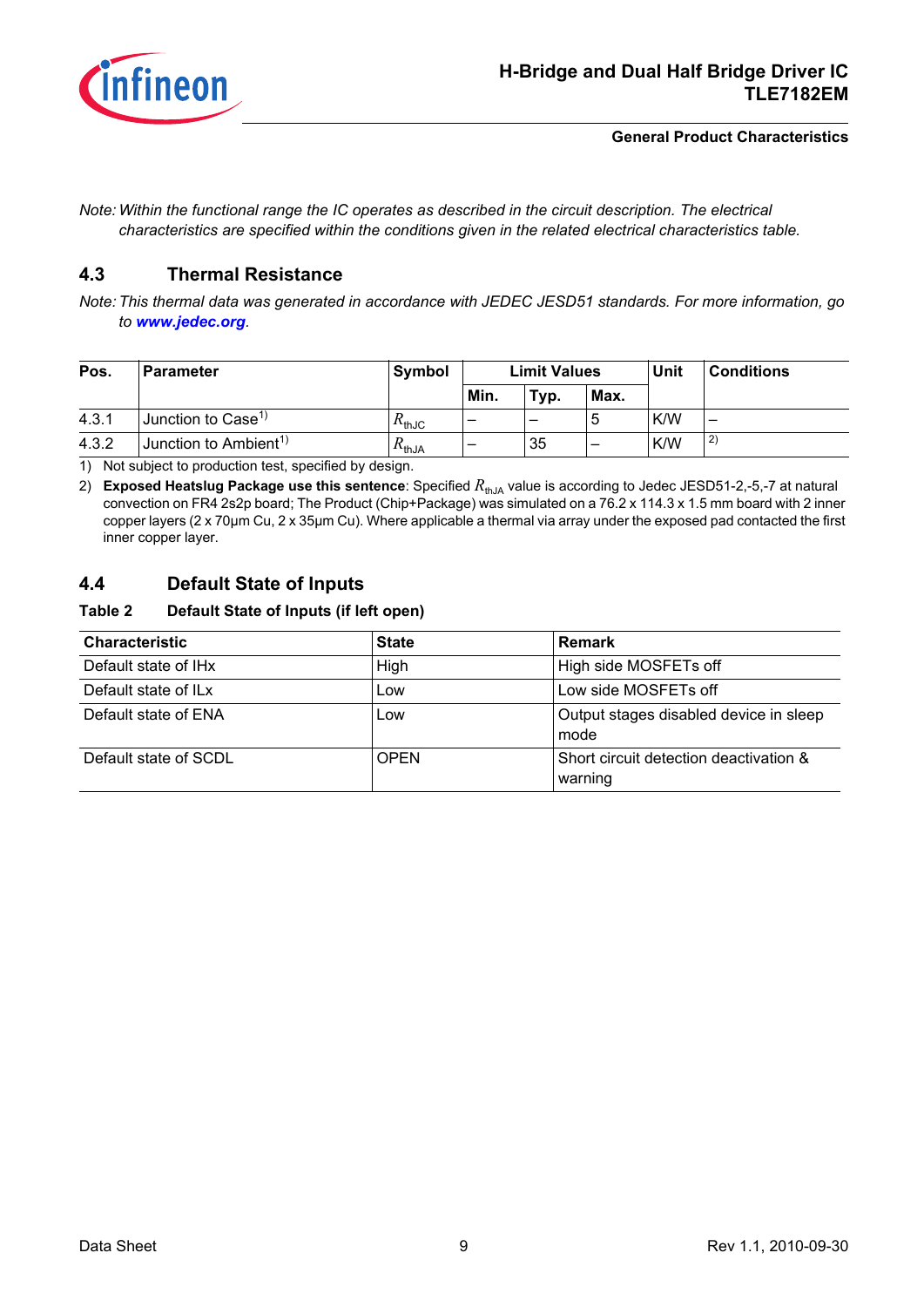

## <span id="page-9-0"></span>**5 Description and Electrical Characteristics**

## <span id="page-9-1"></span>**5.1 MOSFET Driver**

## <span id="page-9-2"></span>**5.1.1 Driving MOSFET Output Stages**

The TLE7182EM incorporates 2 high side and low side output stages for 4 external MOSFETs.

Unlike other H-Bridge drivers the TLE7182EM offers 4 independent control inputs to control the MOSFETs individually. However, the control inputs for the Highs Side MOSFETs IH<sub>X</sub> are inverted. Hence, the control inputs for High Side IHx and Low Side MOSFETs ILx of the same half bridge can be tight together to control one half bridge by one control signal. To avoid shoot through currents within the half bridges, a minimum dead time is provided by the TLE7182EM. Minimum dead time is only generated, if the short circuit detection is activated.

If the TLE7182EM drives a load in between the high side MOSFET and the low side MOSFET or the driver is used to drive 4 low side MOSFETs, the short circuit detection and the minimum dead time has to be deactivated by pulling the SCDL pin to 5V.

For more details about the dead time please see **[Chapter 5.1.3](#page-10-0)**.

**[Table 3](#page-9-4)** and **[Table 4](#page-9-5)** show the differed states of the output stages subject to the input conditions for activated and deactivated shout through protection.

| <b>ENA</b>   | IL1 | IH1 | IL2 | IH2 | Lowside switch1 | Highside switch1   Lowside switch2 |            | <b>Highside switch2</b> |
|--------------|-----|-----|-----|-----|-----------------|------------------------------------|------------|-------------------------|
| $\mathbf{0}$ | x   | x   | X   | х   | OFF             | <b>OFF</b>                         | <b>OFF</b> | <b>OFF</b>              |
|              |     |     | 0   |     | OFF             | <b>OFF</b>                         | <b>OFF</b> | <b>OFF</b>              |
|              |     |     |     | 0   | OFF             | <b>ON</b>                          | <b>OFF</b> | ON                      |
|              |     |     | 0   | 0   | OΝ              | <b>OFF</b>                         | <b>OFF</b> | ON                      |
|              |     | 0   |     |     | OFF             | <b>ON</b>                          | ON         | OFF                     |
|              |     |     |     |     | ΟN              | <b>OFF</b>                         | ON         | <b>OFF</b>              |

#### <span id="page-9-4"></span>**Table 3 Truth table (shoot through active)**

<span id="page-9-5"></span>**Table 4 Truth table (shoot through inactive)** 

| <b>ENA</b>  | IL1 | IH <sub>1</sub> | IL2 | IH2 | Lowside switch1 | Highside switch1   Lowside switch2 |            | <b>Highside switch2</b> |
|-------------|-----|-----------------|-----|-----|-----------------|------------------------------------|------------|-------------------------|
| $\mathbf 0$ | x   | x               | x   | x   | <b>OFF</b>      | <b>OFF</b>                         | <b>OFF</b> | <b>OFF</b>              |
|             | 0   |                 |     |     | <b>OFF</b>      | <b>OFF</b>                         | <b>OFF</b> | OFF                     |
|             | 0   | 0               | U   |     | <b>OFF</b>      | <b>ON</b>                          | <b>OFF</b> | <b>OFF</b>              |
|             |     |                 | 0   |     | ΟN              | <b>ON</b>                          | <b>OFF</b> | <b>OFF</b>              |
|             | 0   |                 |     | 0   | <b>OFF</b>      | <b>OFF</b>                         | <b>OFF</b> | ON                      |
|             | 0   |                 |     | 0   | <b>OFF</b>      | <b>OFF</b>                         | ON         | ON                      |

## <span id="page-9-3"></span>**5.1.2 MOSFET Output Stages**

The six push-pull MOSFET driver stages of the TLE7182EM are realized as separate floating blocks. This means that the output stage is follows the individual MOSFET source voltages and so ensuring stable MOSFET driving even in harsh electrical environment.

All 4 output stages have the same output power and thanks to the used bootstrap principle they can be switched all up to high frequencies.

Each output stage has its own short circuit detection block. For more details about short circuit detection see **[Chapter 5.2.1](#page-15-6)**.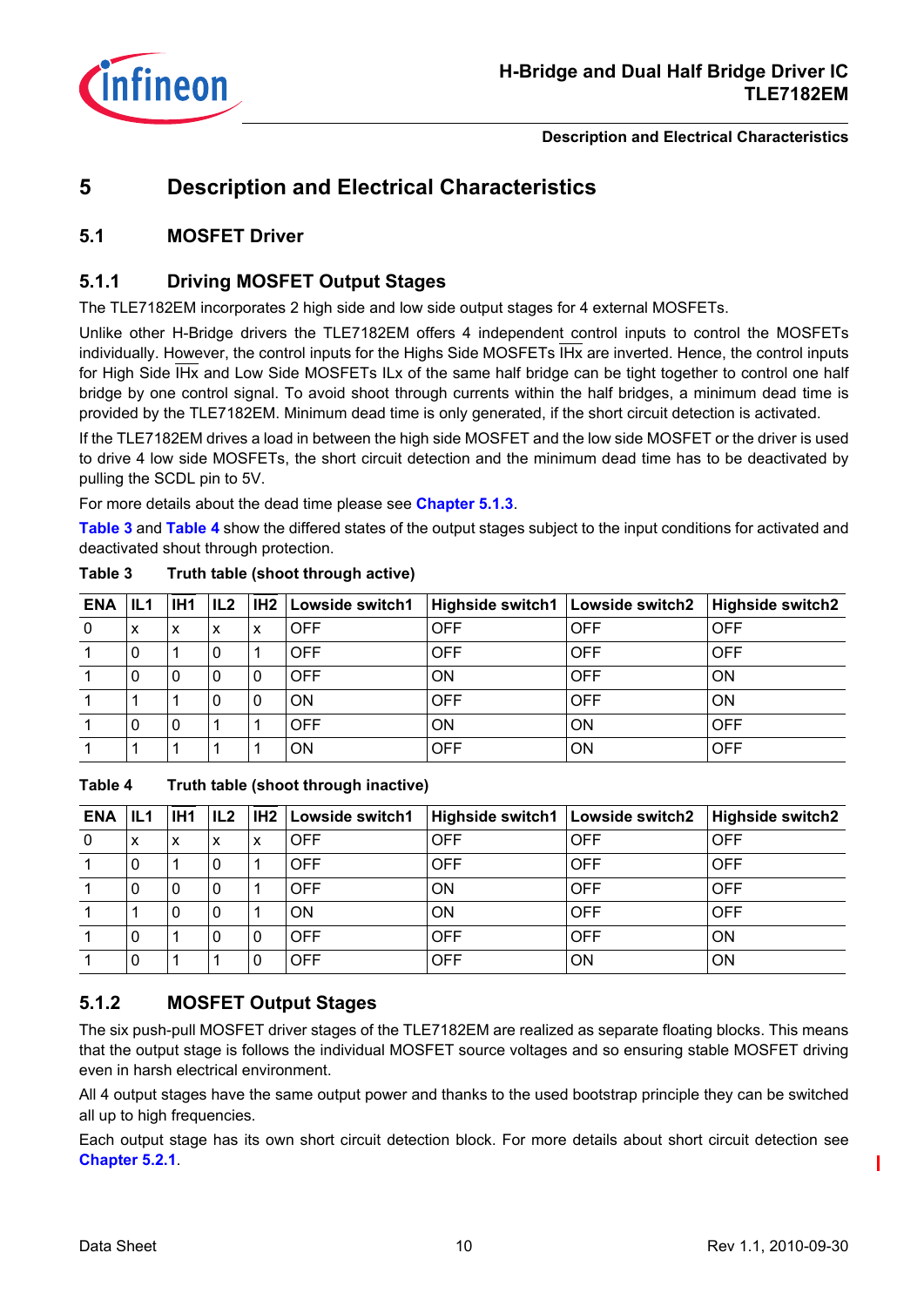

## **H-Bridge and Dual Half Bridge Driver IC TLE7182EM**

#### **Description and Electrical Characteristics**



#### **Figure 3 Block Diagram of Driver Stages including Short Circuit Detection**

## <span id="page-10-0"></span>**5.1.3 Dead Time and Shoot Through Protection**

In bridge applications it has to be assured that the external high side and low side MOSFETs are not "on" at the same time, connecting directly the battery voltage to GND.

In TLE7182EM a minimum dead time applied. It is fixed internally and can not be programmed.

If an exact dead time of the bridge is needed, the use of the µC PWM generation unit is recommended.

In addition to this dead time, the TLE7182EM provides a locking mechanism, avoiding that both external MOSFETs of one half bridge can be switched on at the same time. This functionality is called shoot through protection. If the command to switch on both high and low side switches in the same half bridge is given at the input pins, the command will be ignored. The outputs will stay in the situation like before the conflicting input.

The Shoot through protection and the dead time of the TLE7182EM will be deactivated, if a voltage of 5V is applied at pin SCDL. The deactivation of the shoot through protection is necessary to drive valves or solenoids which are designed in between the Lowside and Highside MOSFET of one half bridge or 4 separate low side MOSFETs.

For more detailed information how to drive valves or solenoid in between one half bridge please see **[Figure 7](#page-23-0)**.

## <span id="page-10-1"></span>**5.1.4 Bootstrap Principle**

The TLE7182EM provides a bootstrap based supply for its high side output stages.

The bootstrap capacitors are charged by switching on the external low side MOSFETs, connecting the bootstrap capacitor to GND. Under this condition the bootstrap capacitor will be charged from the VREG capacitor via the integrated bootstrap diode. If the low side MOSFET is switched off and the high side MOSFET is switched on, the bootstrap capacitor will float together with the SHx voltage to the supply voltage of the bridge. Under this condition the supply current of the high side output stage will discharge the bootstrap capacitor. This current is specified.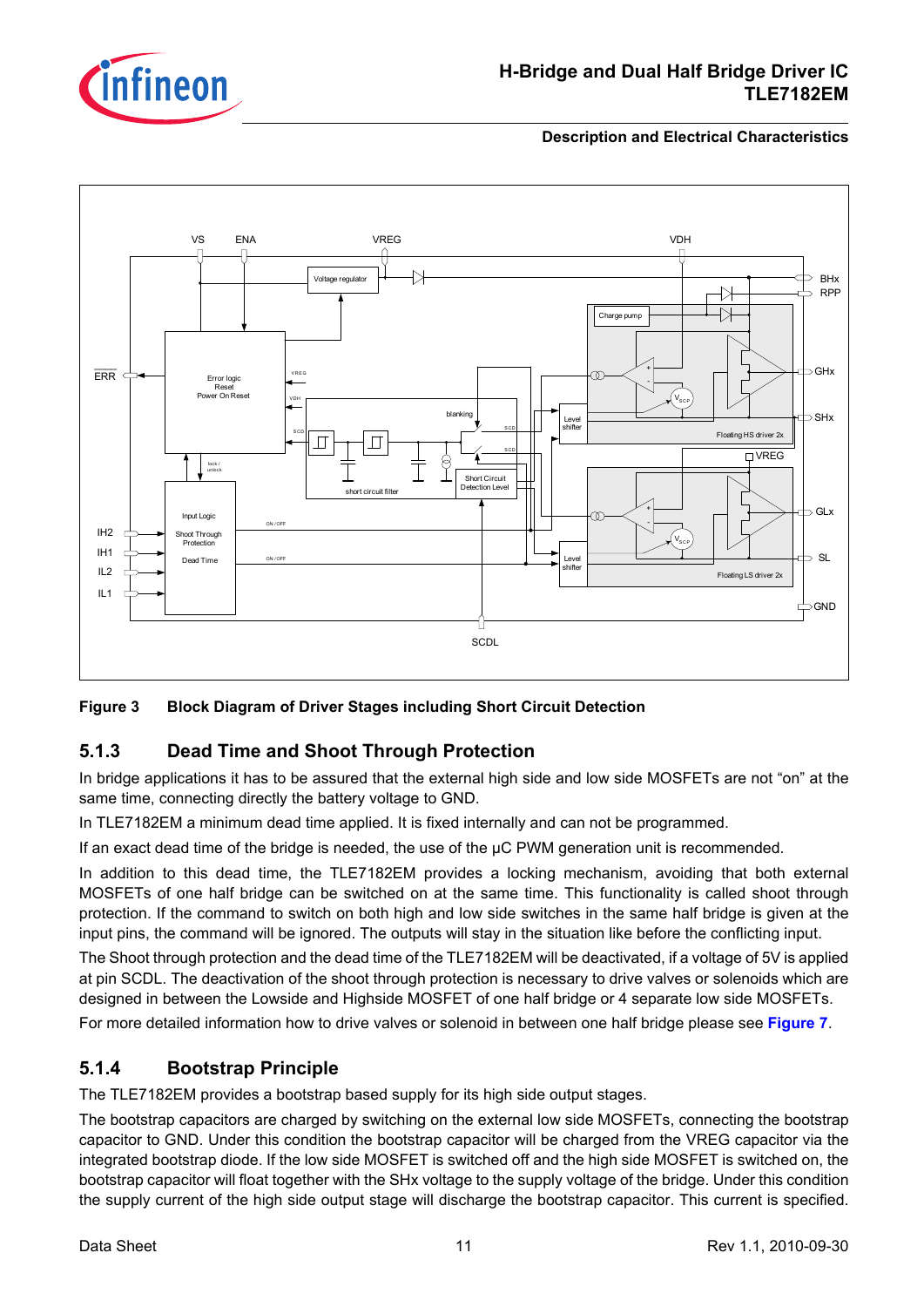

The size of the capacitor together with this current will determine how long the high side MOSFET can be kept on without recharging the bootstrap capacitor.

## <span id="page-11-0"></span>**5.1.5 100% D.C. charge pumps**

100% D.C. charge pumps are implemented for each high side output stage. Therefore the high side output stages can be switch on for an unlimited time. These integrated charge pumps can handle leakage currents which will be caused by external MOSFETs and the TLE7182EM itself. They are not strong enough to drive a 99% duty cycle for a longer time. the charge pumps are running when the driver is not in sleep mode and assure that the bootstrap capacitors are charged as long as the user does not apply critical duty cycle for a longer time.

## <span id="page-11-1"></span>**5.1.6 Reverse polarity protection of motor bridge**

The TLE7182EM provides an additional RPP pin to protect motor bridge for reverse polarity. This RPP pin can drive an additional external N-channel power MOSFET designed in between battery and the motor bridge. The RPP pin is internally supplied by the two integrated 100% D.C. charge pumps. They are especially designed to handle additional current which is needed to drive a the gate charge of the reverse polarity MOSFET. The guarantied output current of the charge pumps is specified.

## <span id="page-11-2"></span>**5.1.7 Sleep mode**

If ENA pin is set to low, the ERR flag will be set to low and the output stages will be switched off.

After ENA pin is kept low for  $t_{\text{low}}$  the sleep mode of the Driver IC will be activated.

In Sleep mode the complete chip is deactivated. This means the internal supply structure of the TLE7182EM will be switched off. This mode is designed for lowest current consumption from the power net of the car. The passive clamping is active. For details see the description of passive clamping, see **[Chapter 5.2.8](#page-16-4)**.

The TLE7182EM will wake up, if ENA is set to high.The ENA pin is 45V compatible, so ENA can be directly be connected to the ignition key signal KL15.

## <span id="page-11-3"></span>**5.1.8 Electrical Characteristics**

#### **Electrical Characteristics MOSFET Drivers**

|      | (unless otherwise specified) |               |      |                     |      |                           |  |  |  |  |
|------|------------------------------|---------------|------|---------------------|------|---------------------------|--|--|--|--|
| Pos. | <b>Parameter</b>             | <b>Symbol</b> |      | <b>Limit Values</b> |      | <b>Conditions</b><br>Unit |  |  |  |  |
|      |                              |               | Min. | Typ.                | Max. |                           |  |  |  |  |

 $V_s$  = 7.0 to 34V,  $T_i$  = -40 to +150°C all voltages with respect to ground, positive current flowing into pin

|        |                                      |                             | Min. | Typ. | Max. |           |                                    |
|--------|--------------------------------------|-----------------------------|------|------|------|-----------|------------------------------------|
|        | <b>Control inputs</b>                |                             |      |      |      |           |                                    |
| 5.1.1  | Low level input voltage of Ixx       | $V_{\perp \perp \perp}$     |      |      | 1.0  | V         |                                    |
| 5.1.2  | High level input voltage of Ixx      | $V_{\perp H}$               | 2.0  | -    |      | V         |                                    |
| 5.1.3  | Input hysteresis of Ixx              | $d_{\rm VI}$                | 100  | 200  |      | mV        |                                    |
| 5.1.4  | ILx pull-down resistor to GND        | $R_{\parallel}$             | 320  | 540  | 770  | $k\Omega$ | $V_{VS}$ =0V and<br>VDH=0V or open |
| 5.1.5  | ILx pull-down resistor to GND        | $R_{\rm IL}$                | 19   | 32   | 50   | $k\Omega$ | $V_{\text{VS}}$ or VDH >5.0V       |
| 5.1.6  | IHx pull-up resistor to internal VDD | $R_{\text{IH}}$             | 30   | —    | 80   | $k\Omega$ |                                    |
| 5.1.7  | Low level input voltage of ENA       | $V_{\text{E}\perp\text{L}}$ | -    | —    | 0.75 | V         | -                                  |
| 5.1.8  | High level input voltage of ENA      | $V_{\mathsf{E\_HL}}$        | 2.1  | -    |      | V         | -                                  |
| 5.1.9  | Input hysteresis of ENA              | $d_{\text{VE}}$             | 50   | 200  | -    | mV        | -                                  |
| 5.1.10 | ENA pull-down resistor to GND        | $R_{\rm IL}$                | 70   | 125  | 200  | $k\Omega$ | -                                  |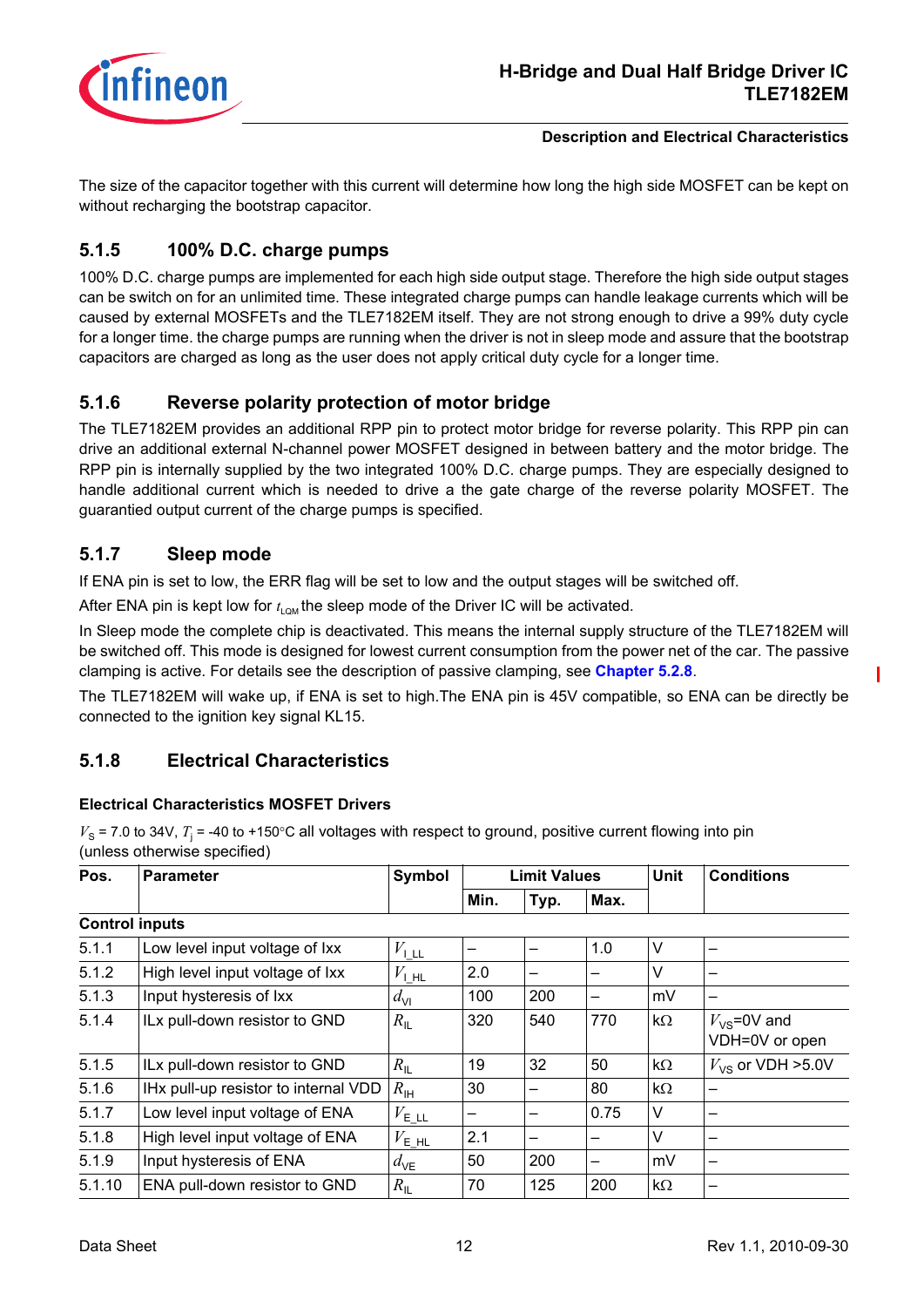

#### **Electrical Characteristics MOSFET Drivers**

 $V_{\rm S}$  = 7.0 to 34V,  $T_{\rm j}$  = -40 to +150°C all voltages with respect to ground, positive current flowing into pin (unless otherwise specified)

| Pos.   | <b>Parameter</b>                                 | <b>Symbol</b>              | <b>Limit Values</b>              |                      |      | Unit     | <b>Conditions</b>                                                                                                          |  |
|--------|--------------------------------------------------|----------------------------|----------------------------------|----------------------|------|----------|----------------------------------------------------------------------------------------------------------------------------|--|
|        |                                                  |                            | Min.                             | Typ.                 | Max. |          |                                                                                                                            |  |
|        | <b>MOSFET driver output</b>                      |                            |                                  |                      |      |          |                                                                                                                            |  |
| 5.1.11 | Output source resistance                         | $R_{\text{Sou}}$           | $\overline{c}$                   | -                    | 13.5 | $\Omega$ | $I_{\mathsf{Load}}$ =-20mA                                                                                                 |  |
| 5.1.12 | Output sink resistance                           | $R_{\rm Sin\underline{k}}$ | $\overline{2}$                   |                      | 9.0  | Ω        | $I_{\text{Load}}$ =20mA                                                                                                    |  |
| 5.1.13 | High level output voltage Gxx vs.<br><b>Sxx</b>  | $V_{\rm Gxx1}$             | -                                | 11                   | 15   | V        | 13.5V $\leq$ $V_{\text{VS}}$ $\leq$ 34V;<br>$I_{\text{Load}}$ =0mA                                                         |  |
| 5.1.14 | High level output voltage Gxx vs.<br><b>Sxx</b>  | $V_{\rm Gxx2}$             |                                  | 11                   | 13.5 | V        | 13.5V $\leq$ $V_{\text{VS}}$ $\leq$ 34V;<br>$C_{\text{Load}}$ =20nF;<br>$D.C.=50\%;$<br>$f_{\rm PWM}$ =20kHz               |  |
| 5.1.15 | High level output voltage GHx vs.<br>$SHx^{1}$   | $V_{\text{GHx3}}$          |                                  | $V_{\text{VS}}$ -1.5 |      | V        | 7.0V < $V_{\text{VS}}$ < 13.5V;<br>$C_{\text{Load}}$ =20nF;<br>$D.C.=50\%;$<br>$f_{\rm PWM}$ =20kHz                        |  |
| 5.1.16 | High level output voltage GLx vs.<br>$GND^{1)}$  | $V_{\text{GLx3}}$          |                                  | $V_{\text{VS}}$ -0.5 |      | $\vee$   | 7.0V < $V_{VS}$ < 13.5V;<br>$C_{\text{Load}}$ =20nF;<br>$f_{\rm PWM}$ =20kHz &<br>$D.C.=50\%$ ;<br>or D.C=100%             |  |
| 5.1.17 | High level output voltage GHx vs.<br>$SHx^{1/2}$ | $V_{\mathsf{GHx4}}$        | 5.0<br>$\textit{+}V_{\rm diode}$ |                      |      | V        | $V_{\text{VS}}$ =7.0V;<br>$C_{\text{Load}}$ =20nF;<br>$D.C.=95\%$ ;<br>$f_{\text{PWM}}$ =20kHz;<br>passive<br>freewheeling |  |
| 5.1.18 | High level output voltage GHx vs.<br>$SHx^{1}$   | $V$ GHx5                   | 5.0                              |                      |      | V        | $V_{\text{VS}}$ =7.0V;<br>$C_{\text{Load}}$ =20nF;<br>$D.C.=95\%;$<br>$f_{\rm PWM}$ =20kHz                                 |  |
| 5.1.19 | High level output voltage GLx vs.<br>$SLx^{1}$   | $V_{\rm GLx5}$             | 6.0                              |                      |      | V        | $V_{\text{VS}}$ =7.0V;<br>$C_{\text{Load}}$ =20nF;<br>D.C.=95%;<br>$f_{\text{PWM}}$ =20kHz                                 |  |
| 5.1.20 | High level output voltage GHx vs.<br>$SHx^{1}$   | $V$ GHx5                   | 10                               |                      |      | $\vee$   | 7.0V $\leq$ V <sub>VS</sub> $\leq$ 13.5V;<br>$C_{\text{Load}}$ =20nF;<br>$D.C.=100%$                                       |  |
| 5.1.21 | High level output voltage GLx vs.<br>$SLx^{1}$   | $V_{\text{GLx5}}$          | 6.5                              |                      |      | $\vee$   | $V_{\text{VS}}$ =7.0V;<br>$C_{\text{Load}}$ =20nF;<br>$D.C.=100\%$                                                         |  |
| 5.1.22 | Rise time                                        | $t_{\sf rise}$             |                                  | 250                  | -    | ns       | $C_{\text{Load}}$ =11nF;                                                                                                   |  |
| 5.1.23 | Fall time                                        | $t_{\sf fall}$             |                                  | 200                  |      | ns       | $R_{\text{Load}} = 1\Omega$ ;<br>$V_{\text{VS}}$ =7V;<br>20-80%                                                            |  |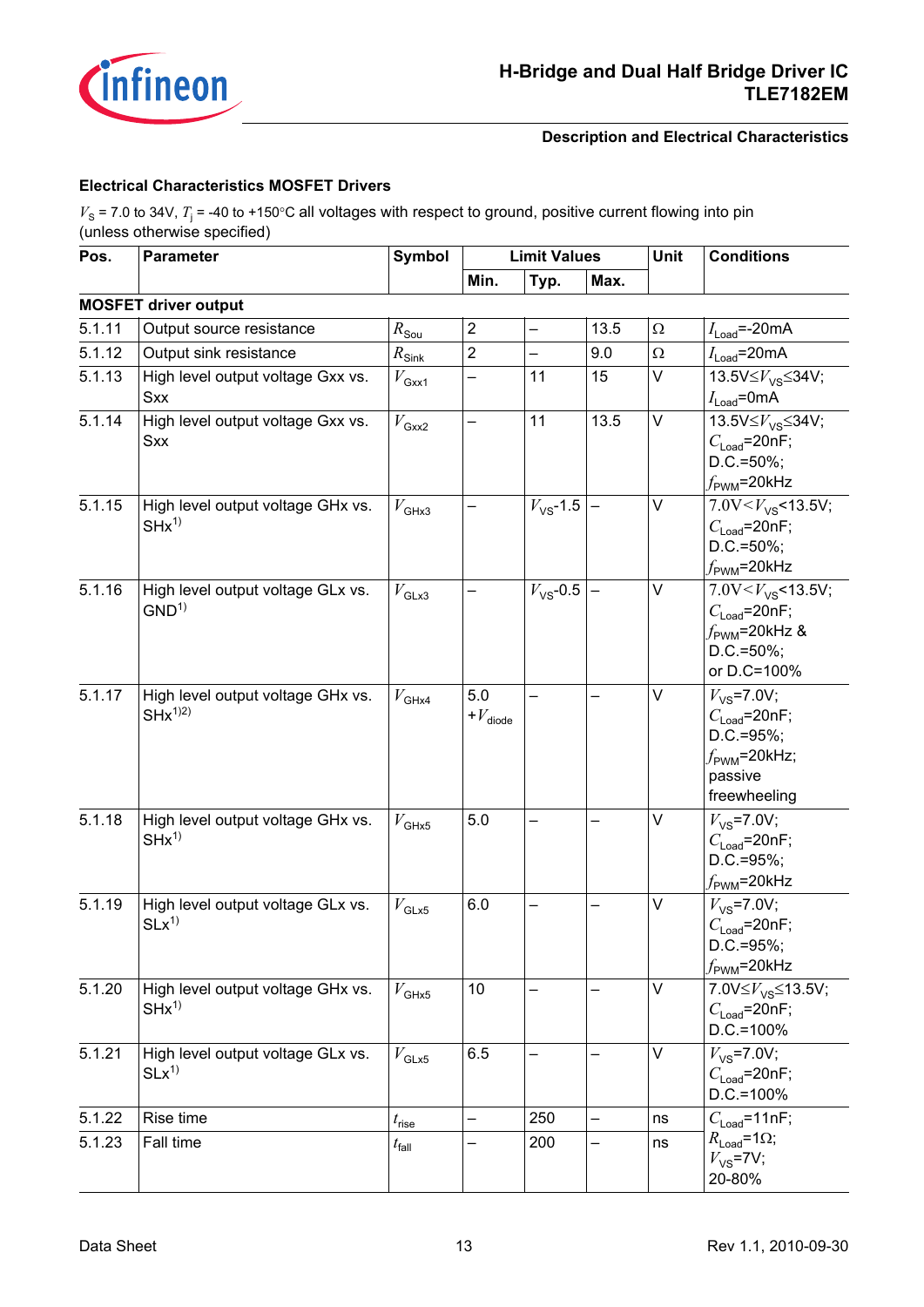

#### **Electrical Characteristics MOSFET Drivers**

 $V_{\rm S}$  = 7.0 to 34V,  $T_{\rm j}$  = -40 to +150°C all voltages with respect to ground, positive current flowing into pin (unless otherwise specified)

| Pos.        | <b>Symbol</b><br><b>Limit Values</b><br><b>Parameter</b>                         |                                      |       | Unit                     | <b>Conditions</b> |                                                                                    |                                                                                                                          |  |
|-------------|----------------------------------------------------------------------------------|--------------------------------------|-------|--------------------------|-------------------|------------------------------------------------------------------------------------|--------------------------------------------------------------------------------------------------------------------------|--|
|             |                                                                                  |                                      | Min.  | Typ.<br>Max.             |                   |                                                                                    |                                                                                                                          |  |
| 5.1.24      | High level output voltage (in<br>passive clamping) <sup>1)</sup>                 | $V_{\rm GxxUV}$                      |       |                          | 1.2               | $\vee$                                                                             | Sleep mode or<br>VS UVLO                                                                                                 |  |
| 5.1.25      | Pull-down resistor at BHx to GND                                                 | $R_{\text{BHUVx}}$                   |       |                          | 85                | $k\Omega$                                                                          | Sleep mode or<br>VS UVLO                                                                                                 |  |
| 5.1.26      | Pull-down resistor at VREG to GND                                                | $R_{\rm VRUV}$                       | —     | $\overline{\phantom{0}}$ | 30                | $k\Omega$                                                                          | Sleep mode or<br>VS UVLO                                                                                                 |  |
| 5.1.27      | Bias current into BHx                                                            | $I_{\mathsf{B}\mathsf{H}\mathsf{x}}$ |       |                          | 150               | μA                                                                                 | $V_{\rm CBS}$ >5V;<br>no switching                                                                                       |  |
| 5.1.28      | Bias current out of SHx                                                          | $I_{\rm SHx}$                        |       | 40                       | -                 | μA                                                                                 | $V_{\text{SHx}} = V_{\text{SL}}$<br>ENA=HIGH;<br>affected highside<br>output stage static<br>on;<br>$V_{\text{CBS}}$ >5V |  |
| 5.1.29      | Bias current out of SL                                                           | $I_{\text{SL}}$                      |       |                          | 1.4               | mA                                                                                 | $0 \leq V_{\text{SHx}} \leq V_{\text{VS}}$ +1V;<br>ENA=HIGH;<br>no switching;<br>$V_{\text{CBS}}$ >5V                    |  |
|             | Dead time & input propagation delay times                                        |                                      |       |                          |                   |                                                                                    |                                                                                                                          |  |
| 5.1.30      | Min. internal dead time                                                          | $t_{\text{DT\_MIN}}$                 | 0.08  | 0.11                     | 0.2               | $\mu s$                                                                            |                                                                                                                          |  |
| 5.1.31      | Dead time deviation between<br>channels                                          | $d_{\text{tDT2}}$                    | $-15$ |                          | 15                | $\%$                                                                               |                                                                                                                          |  |
| 5.1.32      | Dead time deviation between<br>channels LSoff -> HS on                           | $d_{\text{tDT2}}$                    | $-12$ |                          | 12                | $\%$                                                                               | $\overline{\phantom{0}}$                                                                                                 |  |
| 5.1.33      | Dead time deviation between<br>channels HSoff -> LS on                           | $d_{\text{tDT2}}$                    | $-12$ | $\overline{\phantom{0}}$ | 12                | $\%$                                                                               | —                                                                                                                        |  |
| 5.1.34      | Input propagation time (low on)                                                  | $t_{P(ILN)}$                         | 0     | 100                      | 200               | ns                                                                                 | $C_{\text{Load}}$ =10nF;                                                                                                 |  |
| 5.1.35      | Input propagation time (low off)                                                 | $t_{\mathsf{P}(I\mathsf{LF})}$       | 0     | 100                      | 200               | ns                                                                                 | $R_{\text{Load}} = 1\Omega$                                                                                              |  |
| 5.1.36      | Input propagation time (high on)                                                 | $t_{\mathsf{P(IHN)}}$                | 0     | 100                      | 200               | ns                                                                                 |                                                                                                                          |  |
| 5.1.37      | Input propagation time (high off)                                                | $t_{\mathsf{P(IHF)}}$                | 0     | 100                      | 200               | ns                                                                                 |                                                                                                                          |  |
| 5.1.38      | Absolute input propagation time<br>difference between above<br>propagation times | $t_{\mathsf{P(diff)}}$               |       | 50                       | 100               | ns                                                                                 |                                                                                                                          |  |
| <b>VREG</b> |                                                                                  |                                      |       |                          |                   |                                                                                    |                                                                                                                          |  |
| 5.1.39      | VREG output voltage                                                              | $V_{\rm VREG}$                       | 11    | 12.5                     | 14                | V                                                                                  | $V_{\text{VS}}$ 213.5V;<br>$I_{\text{Load}}$ =-35mA                                                                      |  |
| 5.1.40      | <b>VREG</b> over current limitation                                              | $I_{\text{VREGOCL}}$                 | 100   | $\overline{\phantom{0}}$ | 500               | mA                                                                                 | $\overline{3)}$                                                                                                          |  |
| 5.1.41      | Voltage drop between Vs and<br><b>VREG</b>                                       | $V_{\text{VsVREG}}$                  |       |                          | 0.5               | $\vee$<br>$V_{\text{VS}}$ $\geq$ 7V;<br>$I_{\text{Load}}$ =-35mA;<br>Ron operation |                                                                                                                          |  |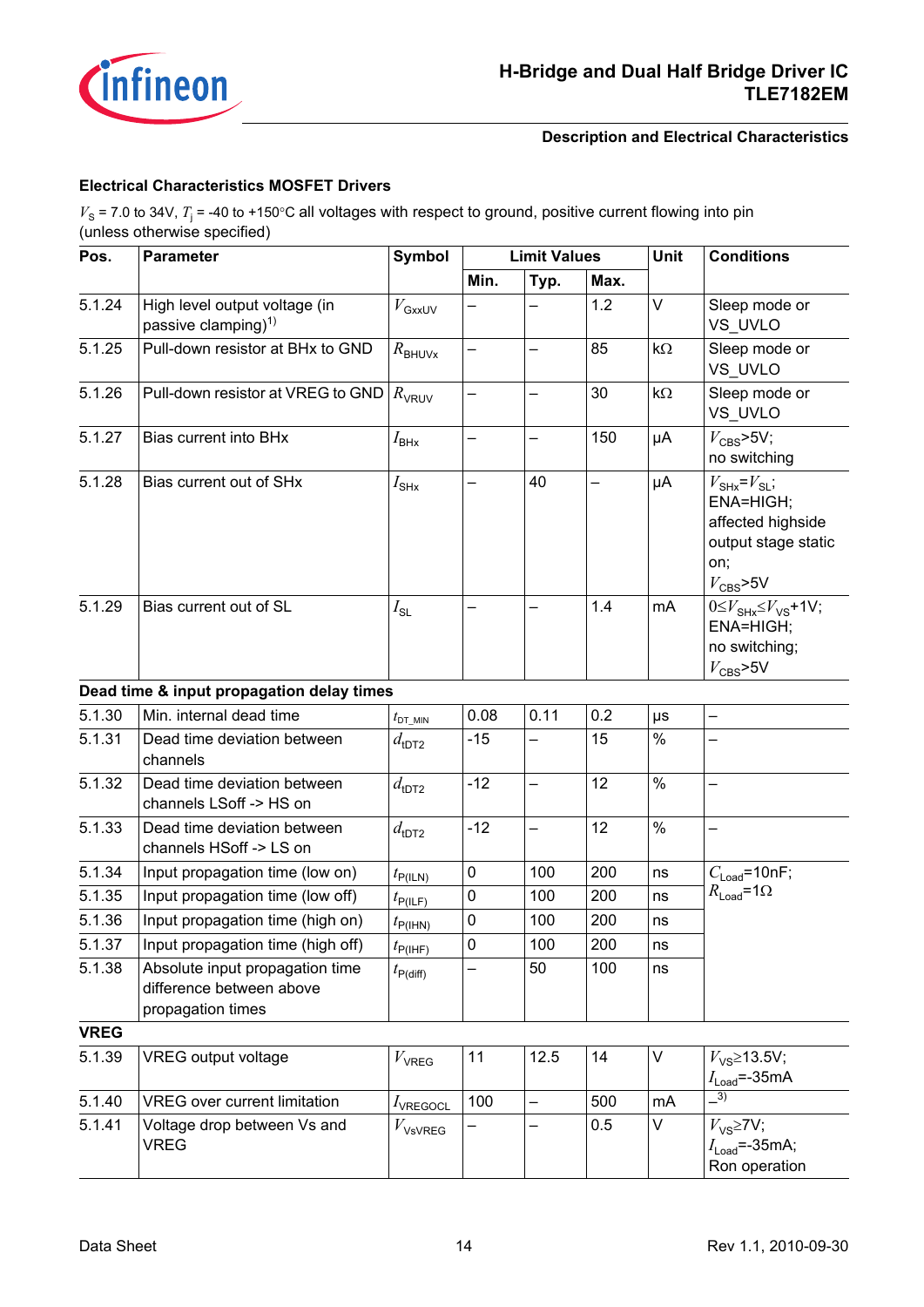

#### **Electrical Characteristics MOSFET Drivers**

 $V_{\rm S}$  = 7.0 to 34V,  $T_{\rm j}$  = -40 to +150°C all voltages with respect to ground, positive current flowing into pin (unless otherwise specified)

| Pos.   | <b>Parameter</b>                                                        | Symbol              | <b>Limit Values</b> |        |                | <b>Unit</b> | <b>Conditions</b>                               |  |
|--------|-------------------------------------------------------------------------|---------------------|---------------------|--------|----------------|-------------|-------------------------------------------------|--|
|        |                                                                         |                     | Min.                | Typ.   | Max.           |             |                                                 |  |
|        | 100% D.C. charge pump                                                   |                     |                     |        |                |             |                                                 |  |
| 5.1.42 | Charge pump frequency <sup>1)</sup>                                     | $f_{\mathsf{CP}}$   |                     | 21     |                | <b>MHz</b>  |                                                 |  |
|        | Motor bridge reverse polarity protection output                         |                     |                     |        |                |             |                                                 |  |
| 5.1.43 | High level output voltage RPP vs.<br>VS                                 | $V_{\sf RPP1}$      |                     | 11     | 15             | V           | $I_{\text{Load}}$ =0µA                          |  |
| 5.1.44 | High level output voltage RPP vs.<br><b>VS</b>                          | $V_{\sf RPP2}$      |                     | 11     | 12.5           | V           | $I_{\text{Load}} \geq -30 \mu A$                |  |
| 5.1.45 | D.C. output current at RPP                                              | $I_{\mathsf{RPP1}}$ |                     | $-110$ | $-150$         | μA          | $V_{\mathsf{RPP}}$ 210V;<br>Lowside on          |  |
| 5.1.46 | Rise time <sup>1)</sup>                                                 | $t_{\sf RPPrise}$   |                     | 1      | $\overline{2}$ | ms          | $C_{\text{LOAD}}$ =10nF                         |  |
| 5.1.47 | Rise time $1$                                                           | $t_{\sf RPPrise}$   |                     | 10     | 20             | μs          | $C_{\text{LOAD}}$ =100pF                        |  |
|        | <b>ENA and Low quiescent current mode</b>                               |                     |                     |        |                |             |                                                 |  |
| 5.1.48 | ENA propagation time to output<br>stages switched off                   | $t_{\sf PENA\_H-L}$ |                     | 2.0    | 3.0            | $\mu s$     |                                                 |  |
| 5.1.49 | Low time of ENA signal without<br>clearing error register               | $t_{\text{RST0}}$   | —                   | —      | 1.2            | μs          | $\qquad \qquad \qquad$                          |  |
| 5.1.50 | High time of ENA signal after ENA<br>rising edge for error logic active | $t_{\text{RST1}}$   | 4                   | 5.75   | 7              | μs          |                                                 |  |
| 5.1.51 | go to sleep time                                                        | $t_{\sf sleep}$     | 310                 | 415    | 540            | $\mu s$     |                                                 |  |
| 5.1.52 | wake up time                                                            | $t_{\text{wake}}$   |                     | 50     | 100            | μs          | $C_{\text{REG}}$ =2.2µF;<br>$C_{\rm RS}$ =330nF |  |

<span id="page-14-0"></span>1) Not subject to production test, specified by design.

2)  $V_{\rm diode}$  is the bulk diode of the external low side MOSFET

3) normally no error flag; Error flag might by triggered by under voltage VREG caused by very high load current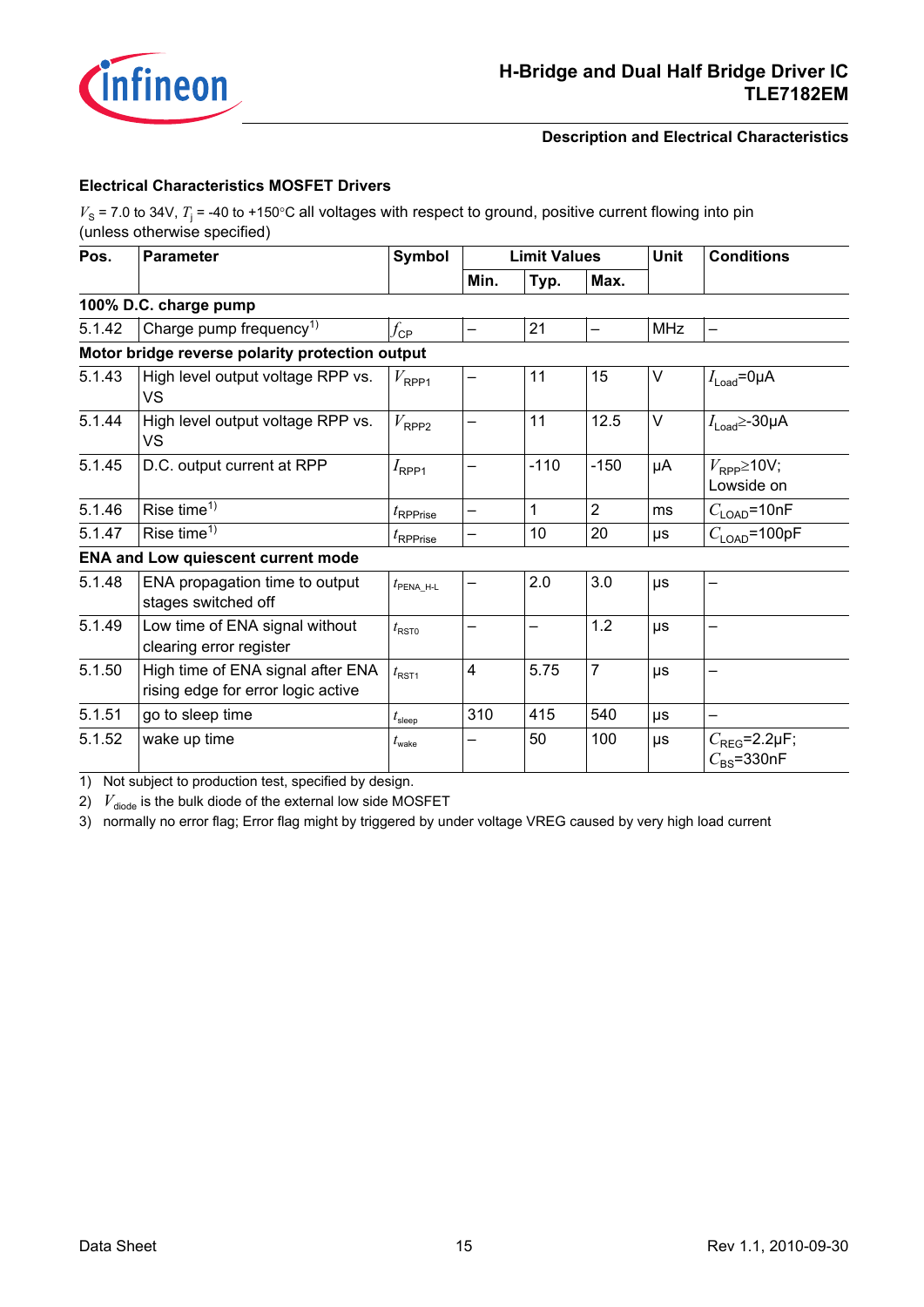

## <span id="page-15-0"></span>**5.2 Protection and Diagnostic Functions**

## <span id="page-15-6"></span><span id="page-15-1"></span>**5.2.1 Short Circuit Protection**

The TLE7182EM provides a short circuit protection for the external MOSFETs by monitoring the drain-source voltage of the external MOSFETs.

This monitoring of the short circuit detection for a certain external MOSFET is active as soon as the corresponding driver output stage is set to "on" and the dead time and the blanking time are expired.

The blanking time starts when the dead time has expired and assures that the switch on process of the MOSFET is not taken into account. It is recommended to keep the switching times of the MOSFETs below the blanking time.

The short circuit detection level is adjustable in an analog way by the voltage setting at the SCDL pin. There is a 1:1 translation between the voltage applied to the SCDL pin and the drain-source voltage limit. E.g. to trigger the SCD circuit at 1 V drain-source voltage, the SCDL pin must be set to 1 V. The drain-source voltage limit can be chosen between 0.2 ... 2 V.

If after the expiration of the blanking time the drain source voltage of the observed MOSFET is still higher then the SCDL level, the SCD filter time  $t_{SCP}$  starts to run. A capacitor is charged with a current. If the capacitor voltage reaches a specific level (filter time  $t_{\text{SCP}}$ ), the error signal is set and the IC goes into SCDL Error Mode. If the SCD condition is removed before the SC is detected, the capacitor is discharged with the same current. The discharging of the capacitor happens as well when the MOSFET is switched off. It has to be considered that the high side and the low side output of one phase are working with the same capacitor.

The Short Circuit protection of the TLE7182EM will be deactivated, if 5V is applied at pin SCDL.

## <span id="page-15-2"></span>**5.2.2 SCDL Pin Open Detection**

An integrated structure at the SCDL pin assures that in case of an open pin the SCDL voltage is pulled to a medium voltage level. The external MOSFETs are actively switched off and an ERR flag is set. This error is self-clearing.

## <span id="page-15-3"></span>**5.2.3 Vs and VDH Over Voltage Warning**

The TLE7182EM has an integrated over voltage warning to minimize risk of destruction of the IC at high supply voltages caused by violation of the maximum ratings. For the over voltage warning the voltage is observed at the pin VS and VDH. If the voltage level has reached, the fixed over voltage threshold  $V_{\text{OVM}}$  for the filter time  $t_{\text{OV}}$  a warning at ERR pin is set and TLE7182EM will go in normal operation with warning.

The over voltage warning is self clearing. If the voltage at pin VS and VDH returns into the specified voltage range, the Error register will be cleared and TLE7182EM returns to normal operation mode.

It is the decision of the user, if and how to react on the over voltage warning.

## <span id="page-15-4"></span>**5.2.4 VS Under Voltage Shutdown**

The TLE7182EM has an integrated VS Under Voltage Shutdown, to assure that the behavior of the complete IC is predictable in all supply voltage ranges. As soon as the under voltage threshold  $V_{\text{UVVR}}$  is reached for a specified filter time the TLE7181EM is in VS\_UVLO error mode. The error signal will be set and output stages, voltage regulator and charge pump will be switched off so the IC will go into sleep mode. An enable is necessary to restart the TLE7181EM.

## <span id="page-15-5"></span>**5.2.5 VREG Under Voltage Warning**

The TLE7182EM has an integrated under voltage warning detection at VREG. If the supply voltage at VREG reaches the VREG under voltage threshold  $V_{\text{UVVR}}$ , a warning at ERR pin is set and the TLE7182EM will go into VREG error mode. In case of VREG error mode all output stages will actively switched off to prevent low gate source voltages at the power MOSFETs causing high RDSon. If supply voltage at the VREG pin recovers; the error flag will be cleared and the TLE7182EM will return in normal operation mode.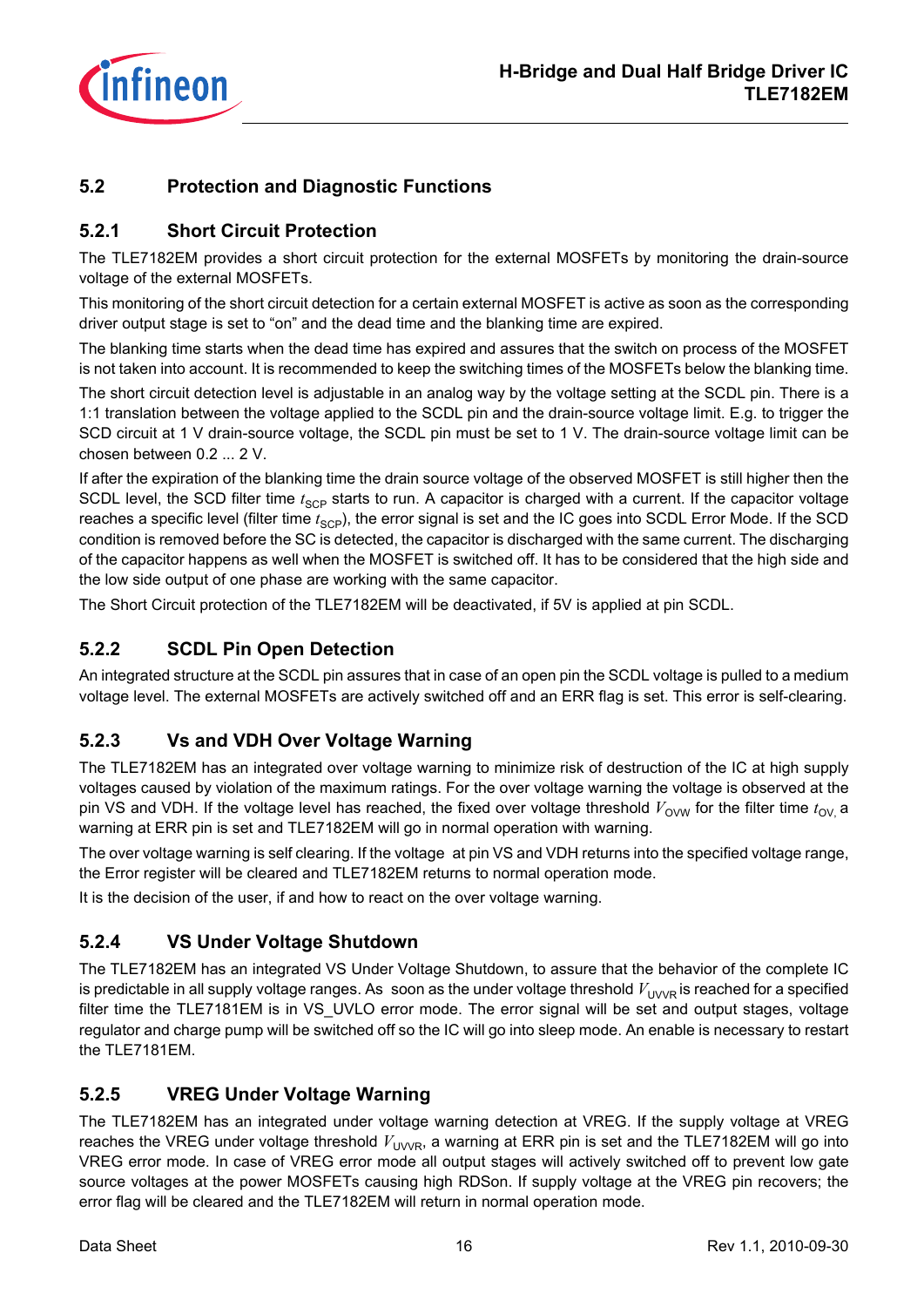

## <span id="page-16-0"></span>**5.2.6 Over Temperature Warning**

The TLE7182EM provides an integrated digital over temperature warning to minimize risk of destruction of the IC at high temperature. The temperature will be detected by a embedded sensor. During over temperature warning the ERR signal is set and the TLE7182EM is in normal operation mode with warning.

The over temperature warning is self clearing. So if temperature is below  $T_{j(pW)} - dT_{j(OW)}$ , the warning will be cleared and TLE7182EM returns to normal operation mode.

It is the decision of the user to react on the over temperature warning.

## <span id="page-16-5"></span><span id="page-16-1"></span>**5.2.7 Over Current Warning**

The TLE7182EM offers an integrated over current detection. The output signal of the current sense OpAmp will be monitored. If the output signal reaches the specified voltage threshold  $V_{\text{OCH}}$  for a certain time, over current will be detected. After the comparator the filter time  $t_{\rm OC}$  is implemented to avoid false triggering caused by overswing of the current sense signal. The ERR pin will be set to low and the TLE7182EM will go into normal operation mode with warning.

The error signal disappears as soon as the current decreases below the over current threshold  $V_{\text{OCH}}$ . The error signal disappears as well when the current commutates from the low side MOSFET to the associated high side MOSFET and is no longer flowing over the shunt resistor.

It is the decision of the user to react on the over current signal by modifying input patterns.

## <span id="page-16-4"></span><span id="page-16-2"></span>**5.2.8 Passive Gxx Clamping**

If VS Under Voltage shutdown is detected or the device is in Sleep Mode, a passive clamping is active as long as the voltage at VS or VDH is higher than 3V. Even below 3V it is assured that the MOSFET driver stage will not switch on the MOSFET actively.

The passive clamping means that the BHx and the VREG pin are pulled to GND with specified pull down resistors. Together with the intrinsic diode of the push stage of the output stages which connect the gate output to BHx respectively VREG, this assures that the gate of the external MOSFETs are not floating undefined.

## <span id="page-16-3"></span>**5.2.9 ERR Pin**

The TLE7182EM has a status pin to provide diagnostic feedback to the  $\mu$ C. The logical output of this pin is a push pull output stage with an integrated pull-down resistor to GND (see **[Figure 4](#page-17-0)**).

#### **Reset of error registers and Disable**

The TLE7182EM can be reset by the enable pin ENA. If the ENA pin is pulled to low for a specified minimum time, the error registers are cleared. ERR output is still set to low. After the next rising edge at ENA pin ERR pin will be set to high and no error condition is applied.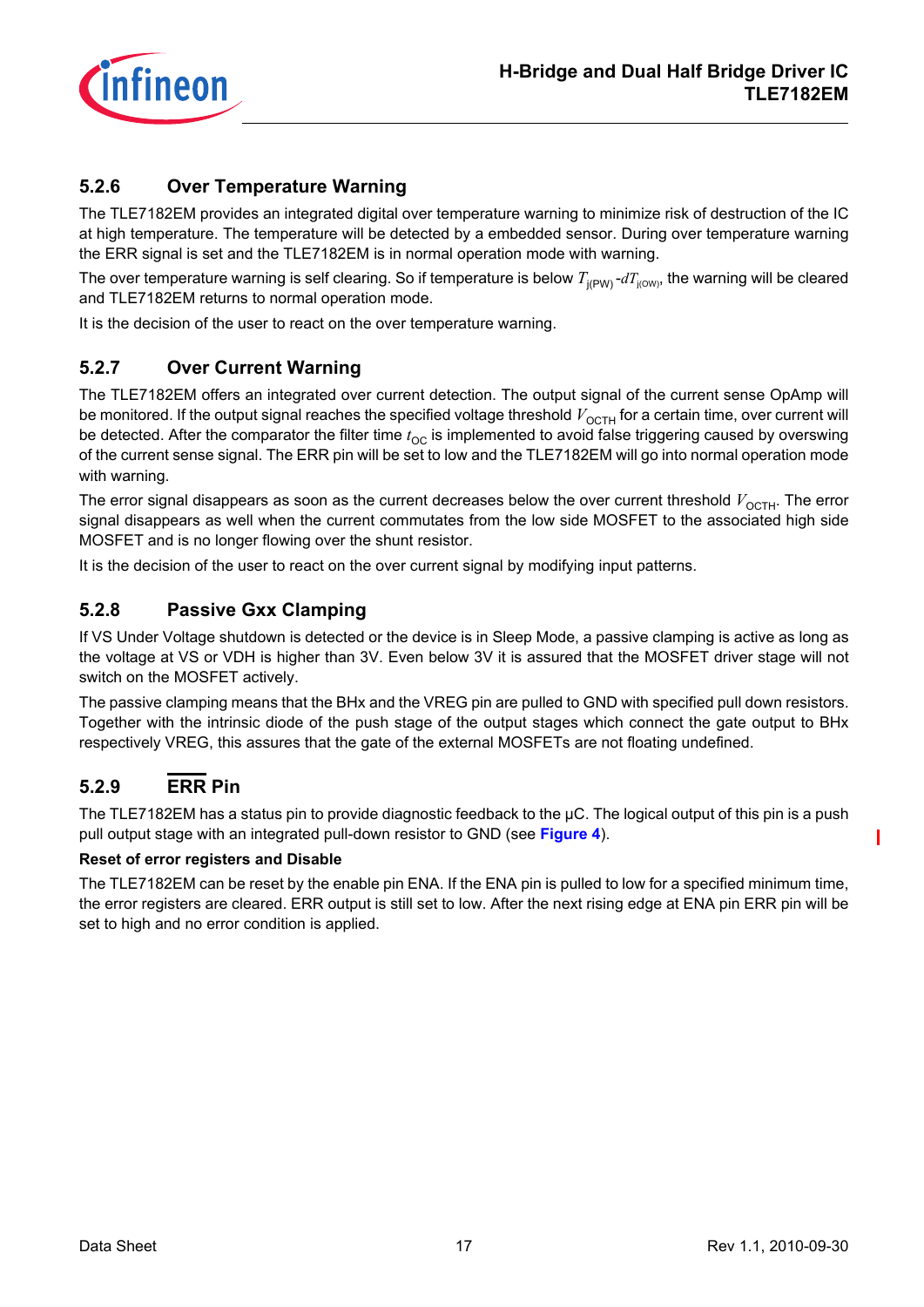



#### <span id="page-17-0"></span>**Figure 4 Structure of ERR output**

#### **Table 5 Overview of error condition**

| <b>ERR</b> | <b>Driver conditions</b>              | <b>Driver action</b>                      | <b>Restart</b>                                          |
|------------|---------------------------------------|-------------------------------------------|---------------------------------------------------------|
| High       | no errors                             | Fully functional                          |                                                         |
| Low        | Over temperature                      | Warning only                              | Self clearing                                           |
| Low        | Over voltage VS/VDH                   | Warning only                              | Self clearing                                           |
| Low        | Over current OPAMP                    | Warning only                              | Self clearing                                           |
| Low        | Under voltage error VREG              | All MOSFETs actively<br>switched off      | Self clearing                                           |
| Low        | Under voltage shutdown based<br>on VS | MOSFET, charge pump,<br>Vreg switched off | Self clearing<br>restart when enable high <sup>1)</sup> |
| Low        | SCDL open pin                         | All MOSFETs actively<br>switched off      | Self clearing                                           |
| Low        | Short circuit detection               | All MOSFETs actively<br>switched off      | Reset at ENA needed                                     |
| Low        | Go to sleep mode                      | All MOSFETs actively<br>switched off      | immediate restart when<br>ENA goes high                 |
| Low        | Wake up mode                          | start up                                  |                                                         |

1) When SC detected, reset with ENA necessary

#### **Table 6 Prioritization of Errors**

| <b>Priority</b> | <b>Errors and Warnings</b>                                                                                                                     |
|-----------------|------------------------------------------------------------------------------------------------------------------------------------------------|
|                 | Under voltage lockout at Vs (VS UVLO)                                                                                                          |
|                 | Short circuit detection error (SCD)<br>SCDL pin open warning (SCDLPOD)                                                                         |
|                 | Under voltage detection VREG (UV VREG)<br>Over voltage detection warning (OVD)<br>Over temperature warning (OTD)<br>Over current warning (OCD) |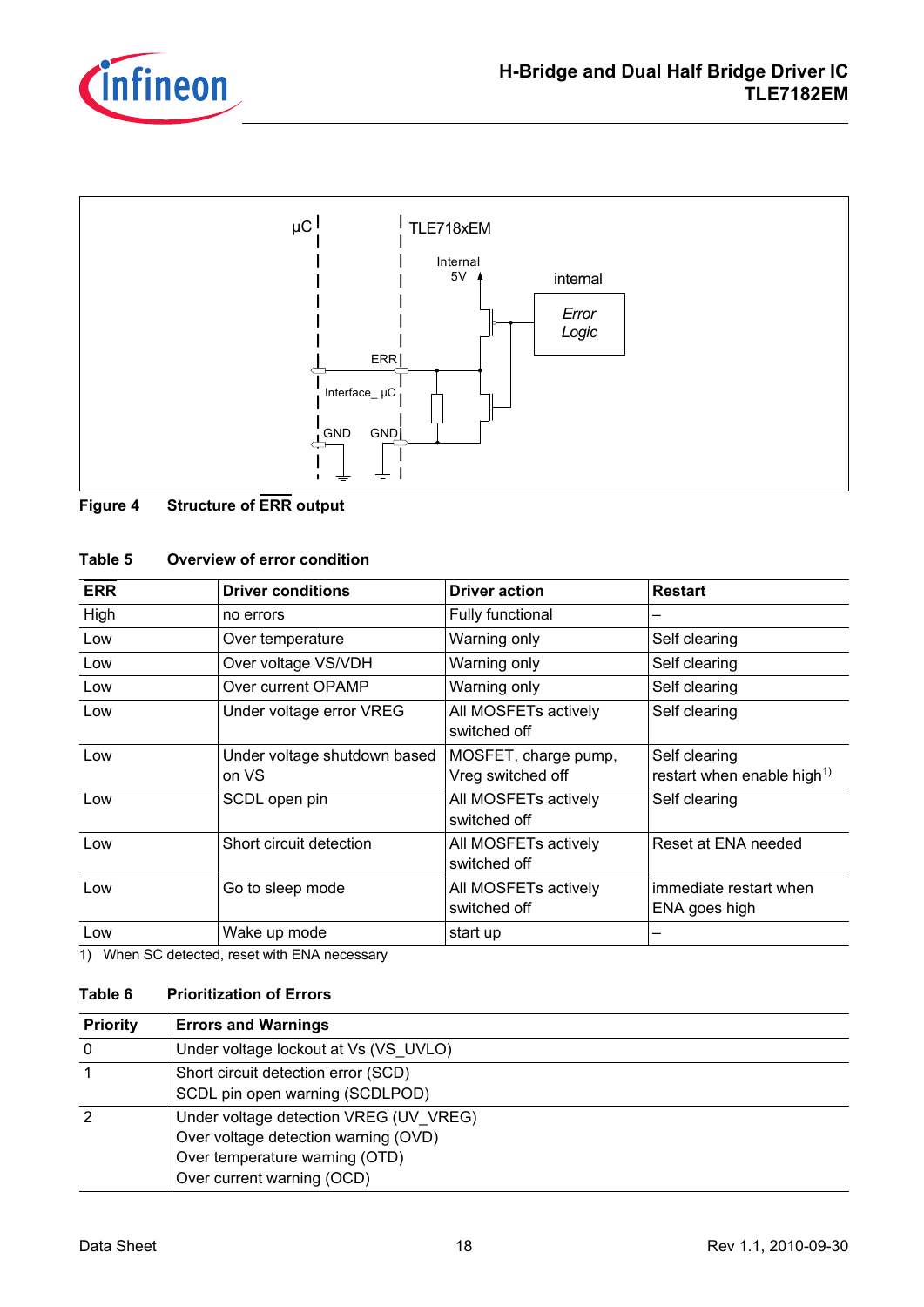

## <span id="page-18-0"></span>**5.2.10 Electrical Characteristics**

#### **Electrical Characteristics - Protection and diagnostic functions**

 $V_s$  = 7.0 to 34V,  $T_i$  = -40 to +150°C, all voltages with respect to ground, positive current flowing into pin (unless otherwise specified)

| Pos.   | <b>Symbol</b><br><b>Limit Values</b><br><b>Parameter</b>                                                            |                       |       | Unit                     | <b>Conditions</b> |           |                                                       |  |
|--------|---------------------------------------------------------------------------------------------------------------------|-----------------------|-------|--------------------------|-------------------|-----------|-------------------------------------------------------|--|
|        |                                                                                                                     |                       | Min.  | Typ.                     | Max.              |           |                                                       |  |
|        | <b>Short circuit protection</b>                                                                                     |                       |       |                          |                   |           |                                                       |  |
| 5.2.1  | Short circuit protection detection<br>level input range                                                             | $V_{\text{SCDL}}$     | 0.2   |                          | 2.0               | V         | programmed by<br>SCDL pin                             |  |
| 5.2.2  | Short circuit protection detection<br>accuracy                                                                      | $A_{\mathsf{SCP1}}$   | $-50$ | $\overline{\phantom{0}}$ | $+50$             | $\%$      | $0.2V \leq V_{\text{SCDL}} \leq 0.3V$                 |  |
| 5.2.3  | Short circuit protection detection<br>accuracy                                                                      | $A$ <sub>SCP2</sub>   | $-30$ |                          | $+30$             | $\%$      | $0.3V \leq V_{\text{SCDL}} \leq 1.2V$                 |  |
| 5.2.4  | Short circuit protection detection<br>accuracy                                                                      | $A$ <sub>SCP3</sub>   | $-10$ | $\overline{\phantom{0}}$ | $+10$             | $\%$      | 1.2V $\leq V_{\text{SCDL}}$ $\leq$ 2.0V               |  |
| 5.2.5  | Filter time of short circuit protection                                                                             | $t_{\text{SCP(off)}}$ | 2.5   | 3.5                      | 4.5               | $\mu s$   | $\overline{\phantom{0}}$                              |  |
| 5.2.6  | Filter time and blanking time of<br>short circuit protection                                                        | $t_{\text{SCPBT}}$    | 4     | 6                        | 8                 | $\mu s$   |                                                       |  |
| 5.2.7  | Internal pull-up resistor SCDL to 3V                                                                                | $R_{\rm SCDL}$        | 180   | 300                      | 475               | $k\Omega$ | $\overline{\phantom{0}}$                              |  |
| 5.2.8  | SCDL open pin detection level                                                                                       | $V_{\text{SCPOP}}$    | 2.1   | —                        | 3.2               | V         | $\overline{\phantom{0}}$                              |  |
| 5.2.9  | Filter time of SCDL open pin<br>detection                                                                           |                       | 1.5   | 2.5                      | 3.5               | $\mu s$   |                                                       |  |
| 5.2.10 | SCDL open pin detection level<br>hysteresis <sup>1)</sup>                                                           |                       |       | 0.3                      |                   | V         |                                                       |  |
| 5.2.11 | Threshold voltage for deactivation<br>of:<br>- SC detection<br>- dead-time generation<br>- shoot-through protection |                       | 4.5   | $\overline{\phantom{0}}$ | —                 | V         | —                                                     |  |
| 5.2.12 | Filter time of SCD deactivation                                                                                     | $t_{\text{SCPDIS}}$   | 1.0   | 2.0                      | 3.1               | μs        |                                                       |  |
|        | Over- and under voltage monitoring                                                                                  |                       |       |                          |                   |           |                                                       |  |
| 5.2.13 | Over voltage warning at Vs and/or<br><b>VDH</b>                                                                     | $V_{\text{ow}}$       | 34.5  | 36.5                     | 38.5              | V         | $V_{\text{VS}}$ and/or $V_{\text{VDH}}$<br>increasing |  |
| 5.2.14 | Over voltage warning hysteresis for<br>Vs and/or VDH                                                                | $V_{\rm OVWhys}$      | 2.1   | 3.1                      | 4.1               | V         |                                                       |  |
| 5.2.15 | Over voltage warning filter time for<br>Vs and/or VDH                                                               | $t_{\rm OV}$          | 13    | 19                       | 25                | μs        |                                                       |  |
| 5.2.16 | Under voltage shutdown at Vs                                                                                        | $V_{\text{UVVR}}$     | 4.5   | 5.0                      | 5.5               | V         | $V_{\text{VS}}$ decreasing                            |  |
| 5.2.17 | Under voltage shutdown filter time<br>for $VS1$                                                                     | $t_{\text{UVLO}}$     |       | 20                       |                   | μs        |                                                       |  |
| 5.2.18 | Under voltage warning at VREG                                                                                       | $V_{UVVR}$            | 5.5   | $6.0\,$                  | 6.5               | V         | $V_{\text{VS}}$ decreasing                            |  |
| 5.2.19 | Under voltage diagnosis filter time<br>for VREG                                                                     | $t_{\text{UVVR}}$     | 10    | -                        | 30                | $\mu s$   |                                                       |  |
| 5.2.20 | Under voltage hysteresis at VREG                                                                                    | $V_{\text{UWRhys}}$   | —     | 0.5                      | V<br>-            |           |                                                       |  |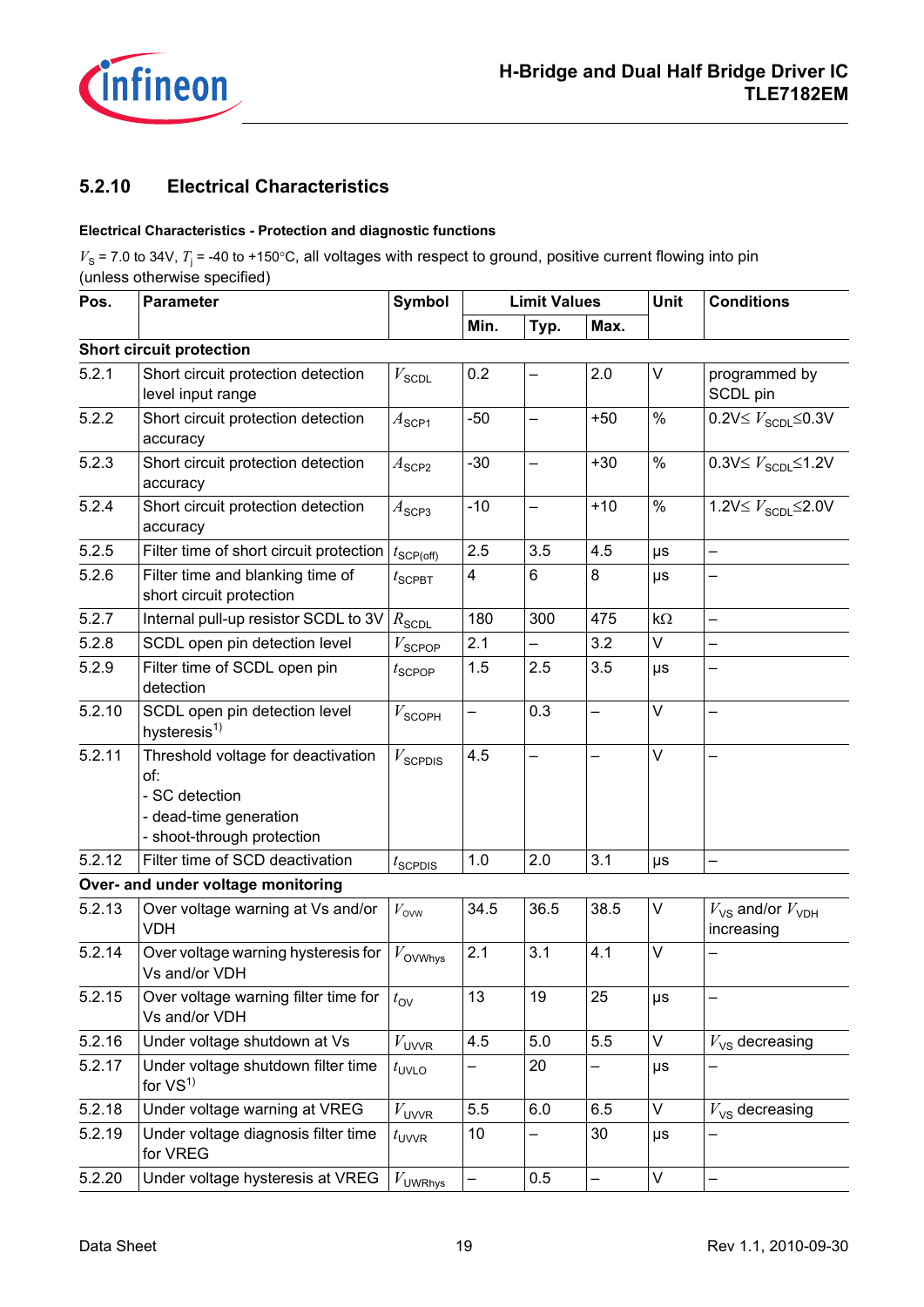

#### **Electrical Characteristics - Protection and diagnostic functions** (cont'd)

 $V_s$  = 7.0 to 34V,  $T_j$  = -40 to +150°C, all voltages with respect to ground, positive current flowing into pin (unless otherwise specified)

| Pos.                  | <b>Parameter</b>                                 | Symbol              |      | <b>Limit Values</b> |      |             | <b>Conditions</b>        |
|-----------------------|--------------------------------------------------|---------------------|------|---------------------|------|-------------|--------------------------|
|                       |                                                  |                     | Min. | Typ.                | Max. |             |                          |
|                       | <b>Temperature monitoring</b>                    |                     |      |                     |      |             |                          |
| 5.2.21                | Over temperature warning                         |                     | 160  | 170                 | 180  | $^{\circ}C$ |                          |
| 5.2.22                | Hysteresis for over temperature<br>warning       | $dT_{\text{i(OW)}}$ | 10   | -                   | 20   | $^{\circ}C$ |                          |
|                       | Over current detection                           |                     |      |                     |      |             |                          |
| 5.2.23                | Over current detection level                     | $V_{\text{OCTH}}$   | 4.5  | —                   | 4.99 | V           |                          |
| 5.2.24                | Filter time for over current detection           | $t_{\rm OC}$        | 2.3  | -                   | 4.3  | μs          | $\overline{\phantom{0}}$ |
| ERR pin <sup>2)</sup> |                                                  |                     |      |                     |      |             |                          |
| 5.2.25                | ERR output voltage                               | $V_{\text{ERR}}$    | 4.6  | —                   |      | $\vee$      | $V_{\text{VS}}$ =7V;     |
| 5.2.26                | Rise time ERR (20 - 80% of internal<br>5V)       | $t_{\text{f(ERR)}}$ |      |                     | 3    | μs          | $C_{\text{LOAD}}$ =1nF;  |
| 5.2.27                | Internal pull-down resistor ERR to<br><b>GND</b> | $R_{\text{f(ERR)}}$ | 60   | 100                 | 170  | $k\Omega$   |                          |

<span id="page-19-0"></span>1) Not subject to production test, specified by design.

2) ERR pin and Reset & Enable functional between  $V_{\text{VS}}=6$  ... 7V, but characteristics might be out of specified range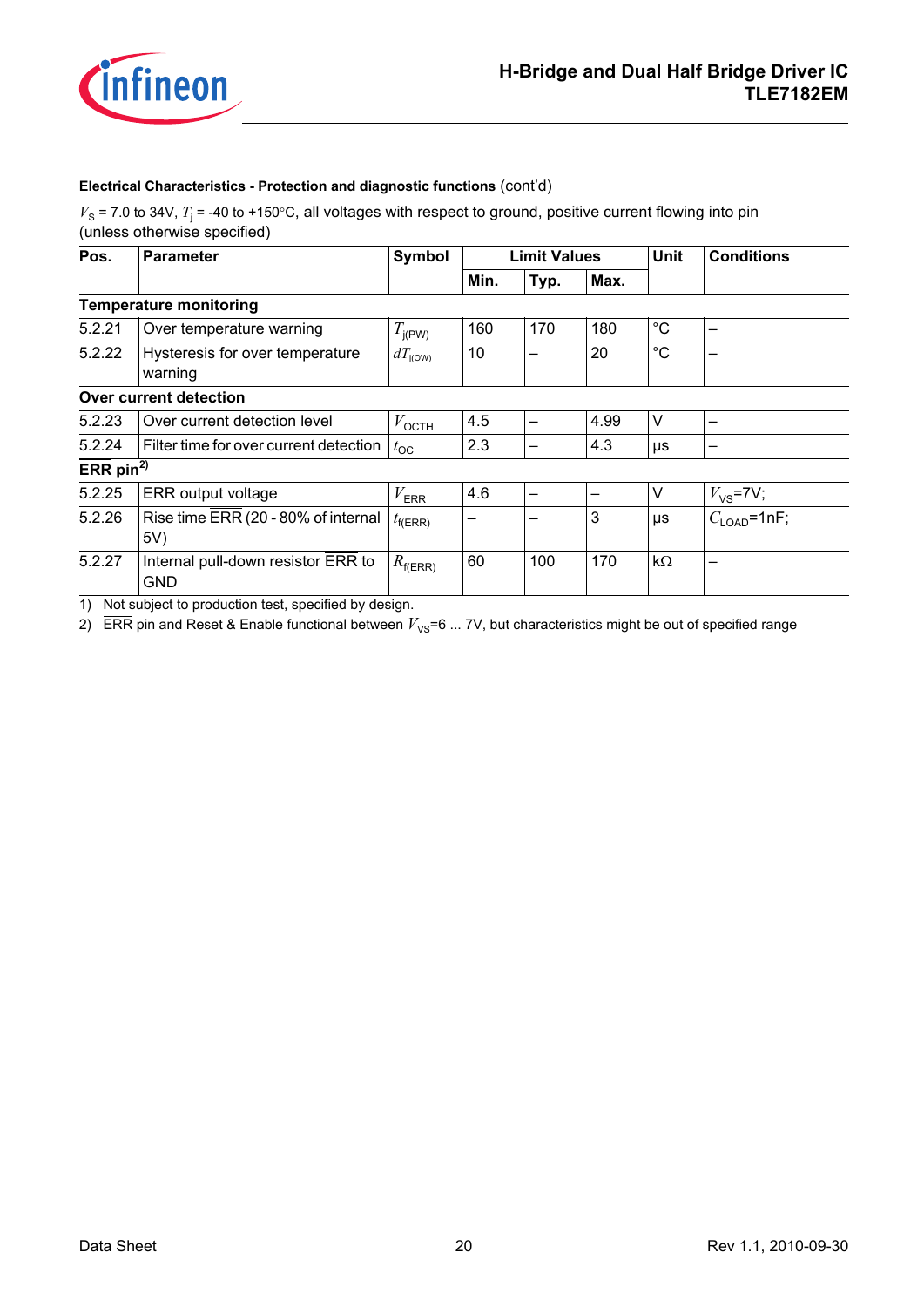

## <span id="page-20-0"></span>**5.3 Shunt Signal Conditioning**

The TLE7182EM incorporates a fast and precise operational amplifier for conditioning and amplification of the current sense shunt signal. The gain of the OpAmp is adjustable by external resistors within a range higher than 5. The usage of higher gains in the application might be limited by required settling time and band width.

It is recommended to apply a small offset to the OpAmp, to avoid operation in the lower rail at low currents. The output of the OpAmp ISO is not short-circuit proof.



**Figure 5 Shunt Signal Conditioning Block Diagram and Over Current Limitation**

Over current warning see **[Chapter 5.2.7](#page-16-5)**.

## <span id="page-20-1"></span>**5.3.1 Electrical Characteristics**

#### **Electrical Characteristics - Current sense signal conditioning**

 $V_s$  = 7.0 to 36V,  $T_i$  = -40 to +150°C, gain = 5 to 75, all voltages with respect to ground, positive current flowing into pin (unless otherwise specified)

| Pos.  | <b>Parameter</b>                                                            | Symbol              |        | <b>Limit Values</b> |        | <b>Unit</b> | <b>Conditions</b>                                                                |  |
|-------|-----------------------------------------------------------------------------|---------------------|--------|---------------------|--------|-------------|----------------------------------------------------------------------------------|--|
|       |                                                                             |                     | Min.   | Typ.                | Max.   |             |                                                                                  |  |
| 5.3.1 | Series resistors                                                            | $R_{\rm S}$         | 100    | 500                 | 1000   | Ω           |                                                                                  |  |
| 5.3.2 | Feedback resistor<br>Limited by the output voltage<br>dynamic range         | $R_{\text{fb}}$     | 2000   | 7500                | —      | Ω           |                                                                                  |  |
| 5.3.3 | Resistor ratio (gain ratio)<br>$R_{\text{fb/RS}}$                           |                     | 5      |                     | -      | –           |                                                                                  |  |
| 5.3.4 | Steady state differential input<br>voltage range across VIN                 | $V_{\text{IN}(ss)}$ | $-400$ | -                   | 400    | mV          | -                                                                                |  |
| 5.3.5 | Input differential voltage (ISP - ISN)                                      | $V_{\text{IDR}}$    | $-800$ | -                   | 800    | mV          |                                                                                  |  |
| 5.3.6 | Input voltage (Both Inputs - GND)<br>(ISP - GND) or (ISN -GND)              | $V_{\text{LL}}$     | $-800$ |                     | 2000   | mV          |                                                                                  |  |
| 5.3.7 | Input offset voltage of the I-DC link<br>OpAmp, including temperature drift | $V_{\text{IO}}$     |        |                     | $+/-2$ | mV          | $R$ <sub>S</sub> =500 $\Omega$ ; $V$ <sub>CM</sub> =0V;<br>$V_{\rm ISO}$ =1.65V; |  |
| 5.3.8 | Input bias current (ISN, ISP to GND)                                        | $I_{IB}$            | $-300$ |                     |        | μA          | $V_{\text{CM}}$ =0V; $V_{\text{ISO}}$ =open                                      |  |
| 5.3.9 | Low level output voltage of ISO                                             | $V_{\text{OL}}$     | $-0.1$ |                     | 0.2    | V           | $I_{OH}$ =3mA                                                                    |  |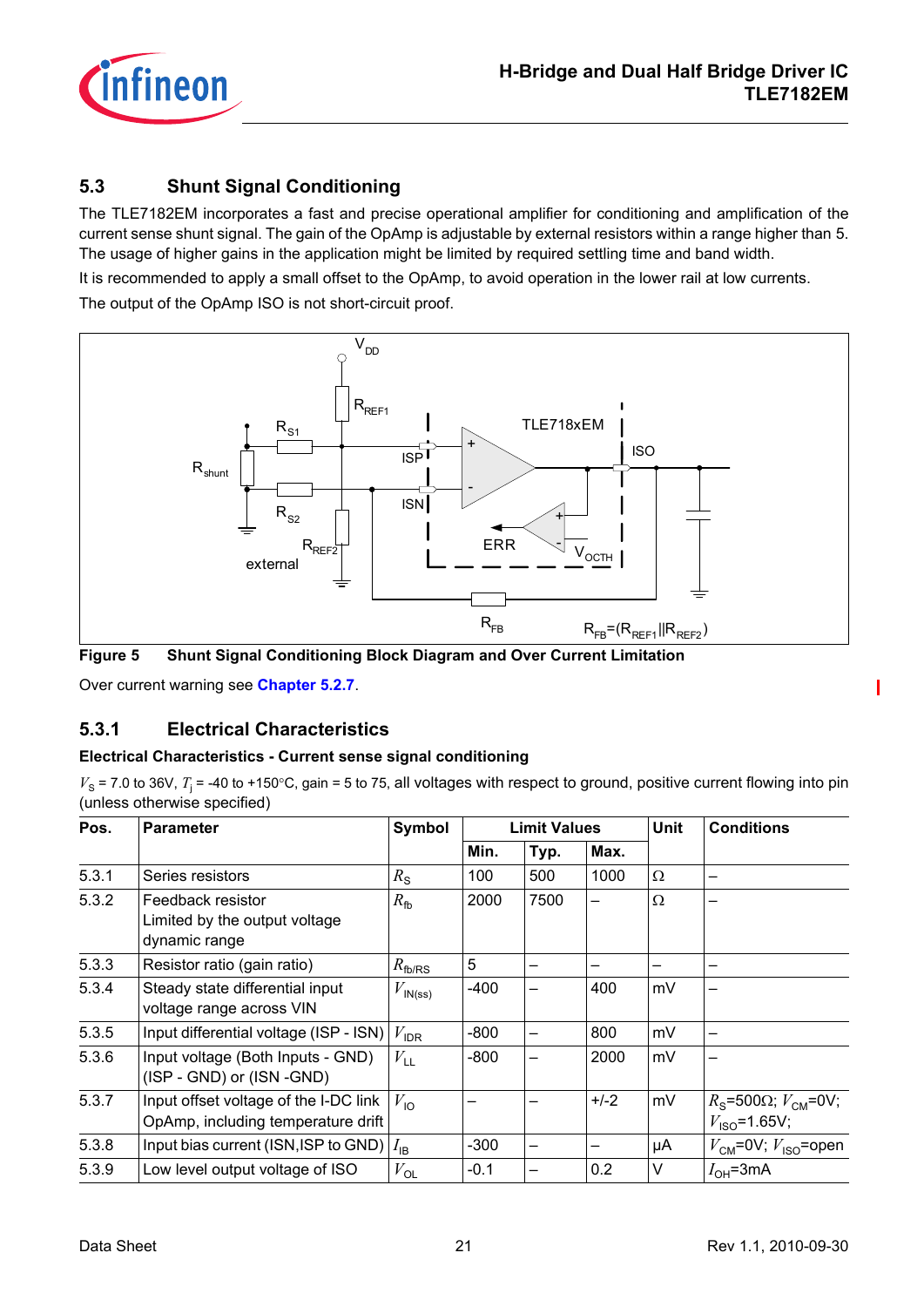

#### **Electrical Characteristics - Current sense signal conditioning** (cont'd)

 $V_s$  = 7.0 to 36V,  $T_j$  = -40 to +150°C, gain = 5 to 75, all voltages with respect to ground, positive current flowing into pin (unless otherwise specified)

| Pos.                                                                                                                                       | <b>Symbol</b><br><b>Limit Values</b><br>Parameter                                                      |                   |                          | <b>Unit</b>    | <b>Conditions</b>        |            |                                                                                                                        |  |
|--------------------------------------------------------------------------------------------------------------------------------------------|--------------------------------------------------------------------------------------------------------|-------------------|--------------------------|----------------|--------------------------|------------|------------------------------------------------------------------------------------------------------------------------|--|
|                                                                                                                                            |                                                                                                        |                   | Min.                     | Typ.<br>Max.   |                          |            |                                                                                                                        |  |
| 5.3.10                                                                                                                                     | High level output voltage of ISO                                                                       | $V_{\text{OH}}$   | 4.75                     |                | 5.2                      | V          | $I_{OH}$ =-3mA                                                                                                         |  |
| 5.3.11                                                                                                                                     | Output short circuit current                                                                           | $I_{\text{SCOP}}$ | 5                        | -              | $\qquad \qquad -$        | mA         | $\equiv$                                                                                                               |  |
| 5.3.12                                                                                                                                     | Differential input resistance <sup>1)</sup>                                                            | $R_{\rm I}$       | 100                      |                |                          | $k\Omega$  |                                                                                                                        |  |
| 5.3.13                                                                                                                                     | Common mode input capacitance <sup>1)</sup>                                                            | $C_{\text{CM}}$   |                          |                | 10                       | pF         | 10kHz                                                                                                                  |  |
| 5.3.14                                                                                                                                     | Common mode rejection ratio at<br>DC<br>$CMRR =$<br>20*Log((Vout_diff/Vin_diff) *<br>(Vin_CM/Vout_CM)) |                   | 80                       | 100            |                          | dB         |                                                                                                                        |  |
| Common mode suppression <sup>2)</sup> with<br>5.3.15<br>CMS = 20*Log(Vout_CM/Vin_CM)<br>$Freq = 100kHz$<br>$Freq = 1MHz$<br>$Freq = 10MHz$ |                                                                                                        | $C_{MS}$          |                          | 62<br>43<br>23 |                          | dB         | $V_{\text{IN}}$ =360mV*<br>$sin(2*π*freq*t);$<br>$R_s$ =500 $\Omega$ ;<br>$R_{\text{fb}}$ =7500 $\Omega$               |  |
| 5.3.16                                                                                                                                     | Slew rate                                                                                              | $d_{V/dt}$        |                          | 10             |                          | $V/\mu s$  | Gain $\geq$ 5;<br>$R_1 = 1.0 \text{k}\Omega$ ;<br>$C_1 = 500pF$                                                        |  |
| 5.3.17                                                                                                                                     | Large signal open loop voltage gain<br>(DC)                                                            | $A_{\text{OL}}$   | 80                       | 100            | $\overline{\phantom{0}}$ | dB         |                                                                                                                        |  |
| 5.3.18                                                                                                                                     | Unity gain bandwidth <sup>1)</sup>                                                                     | $G_{\sf BW}$      | 10                       | 20             | —                        | <b>MHz</b> | $R_1 = 1k\Omega$ ; C <sub>1</sub> =100pF                                                                               |  |
| 5.3.19                                                                                                                                     | Phase margin $\frac{1}{1}$                                                                             | $F_{\rm M}$       | —                        | 50             |                          | $\circ$    | Gain $\geq$ 5;<br>$R_{L}$ =1k $\Omega$ ; C <sub>L</sub> =100pF                                                         |  |
| 5.3.20                                                                                                                                     | Gain margin <sup>1)</sup>                                                                              | $A_{\mathsf{M}}$  | $\overline{\phantom{0}}$ | 12             | $\overline{\phantom{0}}$ | dB         | $R_1 = 1 \text{k}\Omega$ ; C <sub>1</sub> =100pF                                                                       |  |
| 5.3.21                                                                                                                                     | <b>Bandwidth</b>                                                                                       | $B_{\text{WG}}$   | 0.7                      | 1.3            |                          | <b>MHz</b> | Gain=15;<br>$R_1 = 1 \text{k}\Omega$ ;<br>$C_1 = 500pF;$<br>$R_s = 500\Omega$                                          |  |
| 5.3.22                                                                                                                                     | Output settle time to 98%                                                                              | $t_{\sf set1}$    |                          | 1              | 1.8                      | $\mu s$    | Gain=15;<br>$R_{L}$ =1k $\Omega$ ;<br>$C_1 = 500pF;$<br>0.3< $V_{\text{ISO}}$ < 4.8V;<br>$R_{\rm s}$ =500 $\Omega$     |  |
| 5.3.23                                                                                                                                     | Output settle time to 98% <sup>1)</sup>                                                                | $t_{\sf set2}$    |                          | 4.6            |                          | $\mu s$    | Gain=75;<br>$R_1 = 1 \text{k}\Omega$ ;<br>$C_1 = 500pF;$<br>0.3< $V_{\text{ISO}}$ < 4.8V;<br>$R_{\rm s}$ =500 $\Omega$ |  |

<span id="page-21-0"></span>1) Not subjected to production test; specified by design

2) Without considering any offsets such as input offset voltage, internal mismatch and assuming no tolerance error in external resistors.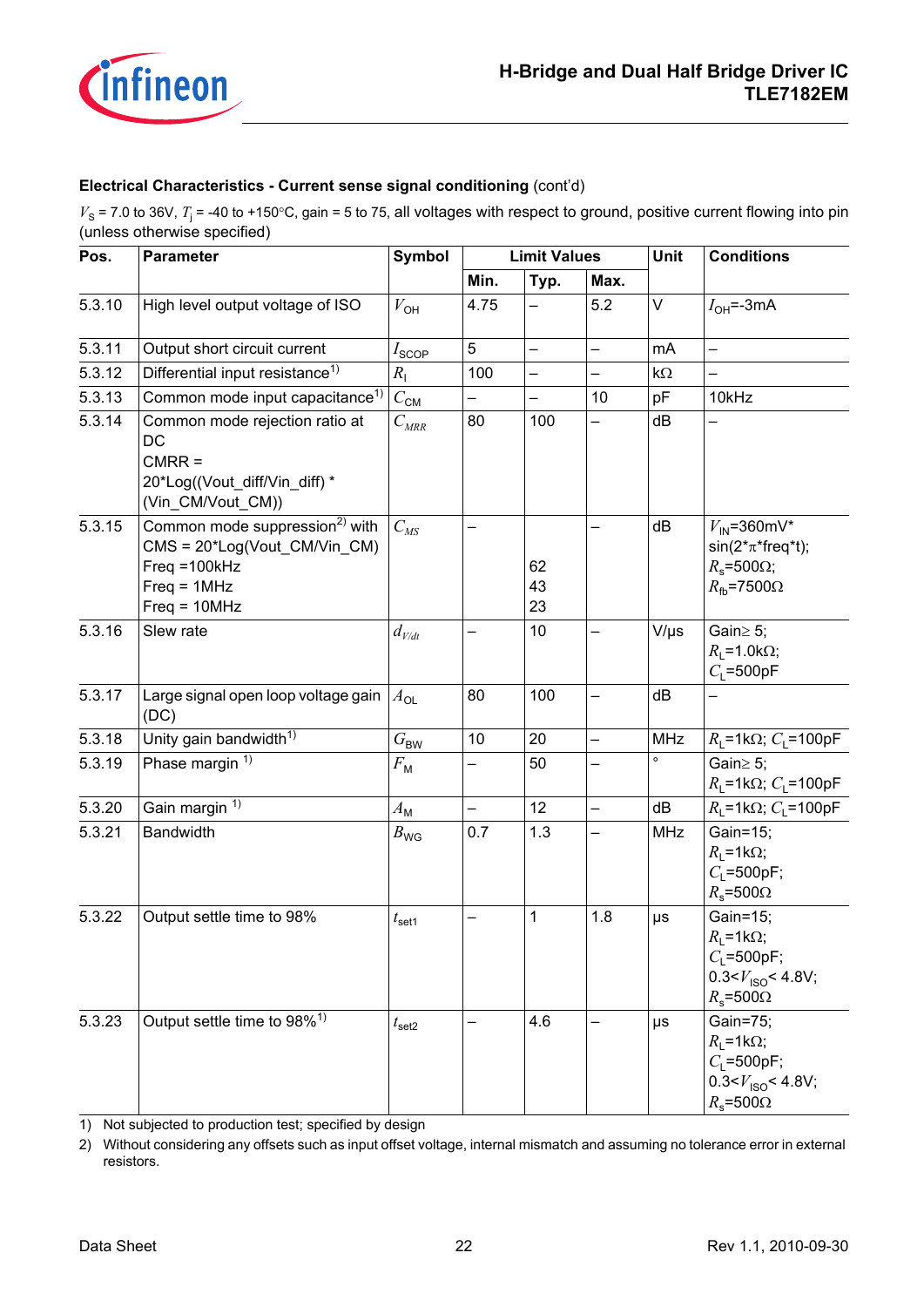

**Application Information**

## <span id="page-22-0"></span>**6 Application Information**

*Note: The following information is given as a hint for the implementation of the device only and shall not be regarded as a description or warranty of a certain functionality, condition or quality of the device.*

This is the description how the IC is used in its environment…



**Figure 6 Application Diagram 1: DC-Brush motor controlled by TLE7182EM**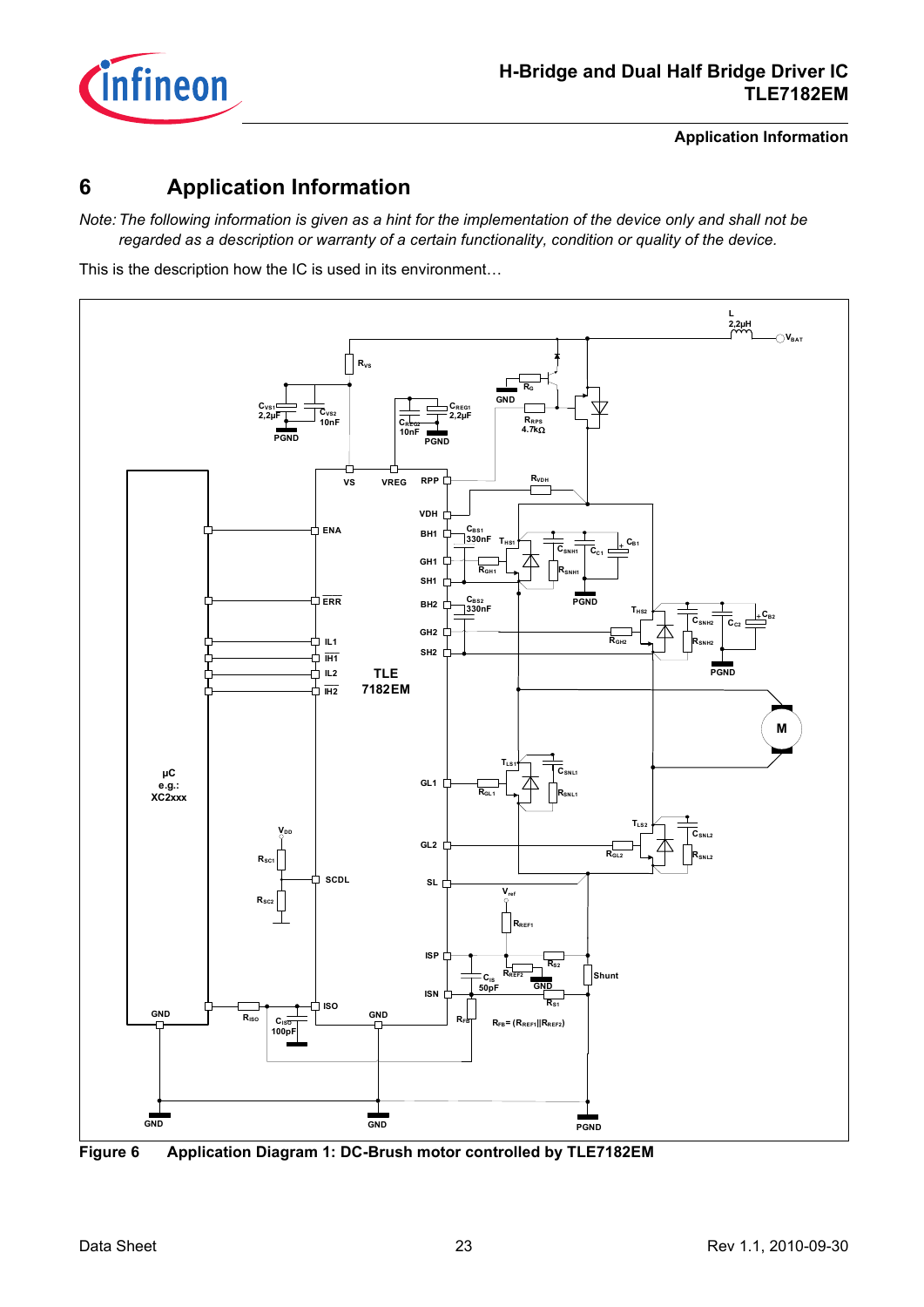

## **H-Bridge and Dual Half Bridge Driver IC TLE7182EM**

**Application Information**



<span id="page-23-0"></span>**Figure 7 Application Diagram 2: 2 inductive loads driven by TLE7182EM**

*Note: This are very simplified examples of an application circuit. The function must be verified in the real application.*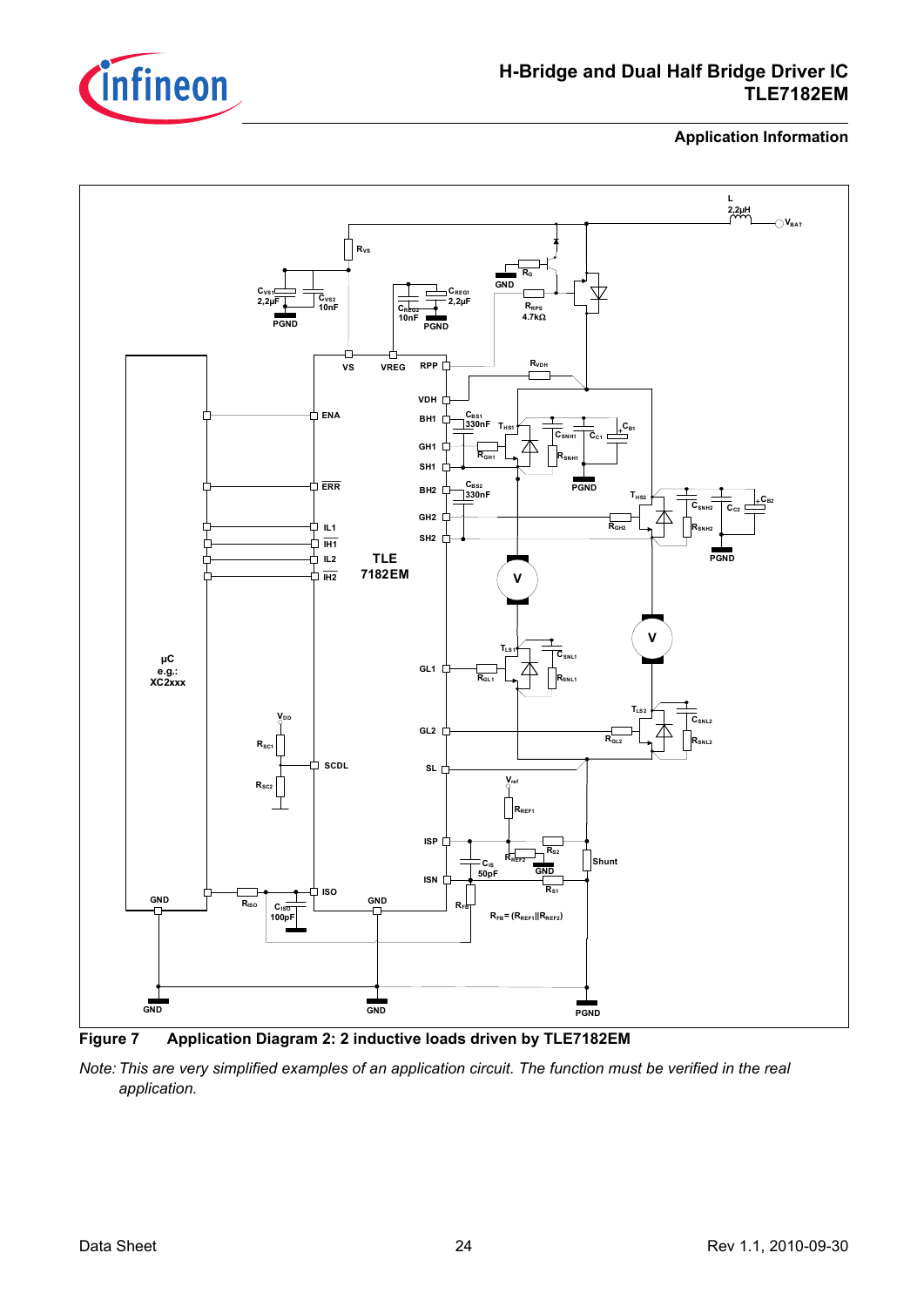

#### **Application Information**

## <span id="page-24-0"></span>**6.1 Layout Guide Lines**

Please refer also to the simplified application example.

- Two separated bulk capacitors  $C_B$  should be used one per half bridge
- Two separated ceramic capacitors  $C_c$  should be used one per half bridge
- Each of the two bulk capacitors  $C_B$  and each of the two ceramic capacitors  $C_C$  should be assigned to one of the half bridges and should be placed very close to it
- The components within one half bridge should be placed close to each other: high side MOSFET, low side MOSFET, bulk capacitor  $C_B$  and ceramic capacitor  $C_C$  ( $C_B$  and  $C_C$  are in parallel) and the shunt resistor form a loop that should be as small and tight as possible. The traces should be short and wide
- The connection between the source of the high side MOSFET and the drain of the low side MOSFET should be as low inductive and as low resistive as possible.
- VDH is the sense pin used for short circuit detection; VDH should be routed (via Rvdh) to the common point of the drains of the high side MOSFETs to sense the voltage present on drain high side
- SL is the sense pin used for short circuit detection; SL should be routed o the common point of the source of the low side MOSFETs to sense the voltage present on source low side
- Additional R-C snubber circuits (R and C in series) can be placed to attenuate/suppress oscillations during switching of the MOSFETs, there may be one or two snubber circuits per half bridge, R (several Ohm) and C (several nF) must be low inductive in terms of routing and packaging (ceramic capacitors)
- if available the exposed pad on the backside of the package should be connected to GND

## <span id="page-24-1"></span>**6.2 Further Application Information**

• For further information you may contact **<http://www.infineon.com/>**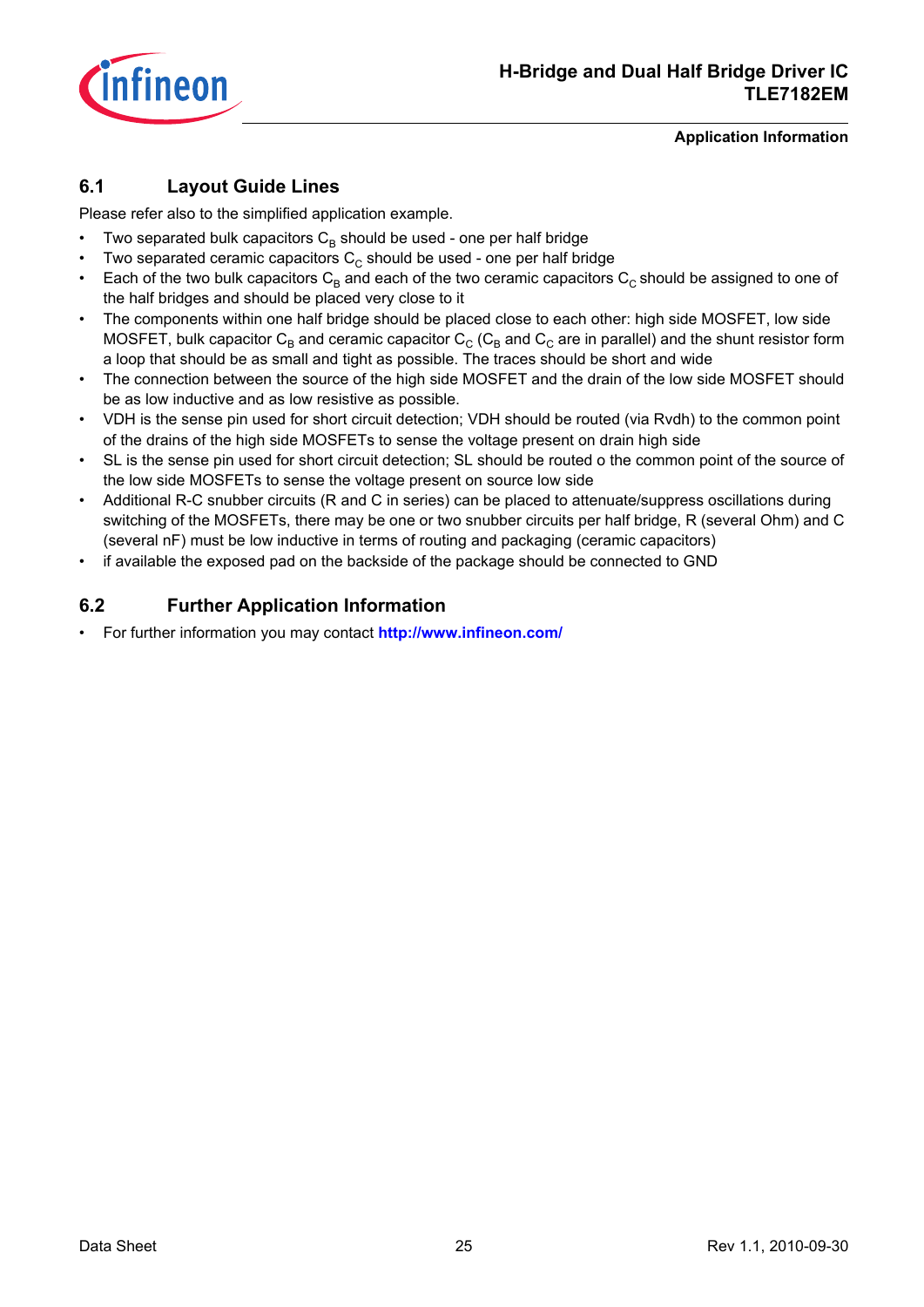

## **H-Bridge and Dual Half Bridge Driver IC TLE7182EM**

**Package Outlines**

## <span id="page-25-0"></span>**7 Package Outlines**



**Figure 8 PG-SSOP-24-4**

#### **Green Product (RoHS compliant)**

To meet the world-wide customer requirements for environmentally friendly products and to be compliant with government regulations the device is available as a green product. Green products are RoHS-Compliant (i.e Pb-free finish on leads and suitable for Pb-free soldering according to IPC/JEDEC J-STD-020).

For further information on alternative packages, please visit our website: **[http://www.infineon.com/packages](http://www.infineon.com/packages/)**. **Dimensions in mm**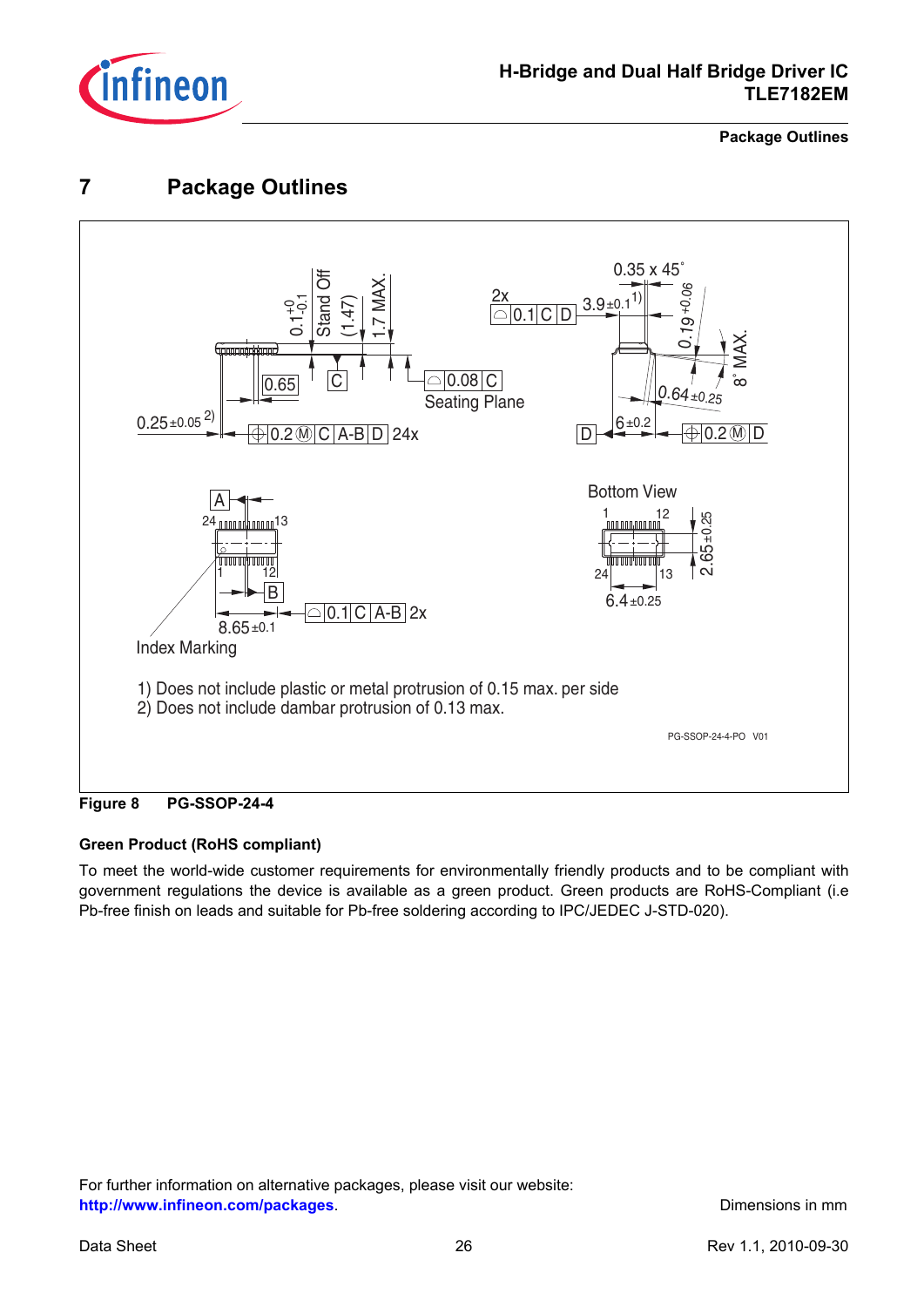

**Revision History**

## <span id="page-26-0"></span>**8 Revision History**

| <b>Revision</b> | <b>Date</b> | <b>Changes</b>                                                    |
|-----------------|-------------|-------------------------------------------------------------------|
| 1.1             | 2010-09-30  | Datasheet                                                         |
|                 |             | Max rating of current at RPP pin increased                        |
| 1.0             | 2010-09-29  | Datasheet                                                         |
|                 |             | Thermal resistance of package adjusted                            |
|                 |             | Output rise time adjusted                                         |
|                 |             | Pull up and pull down resistor values adapted                     |
|                 |             | Dead time values centered                                         |
|                 |             | Go to sleep time modified                                         |
|                 |             | Filter time of short circuit detection adjusted                   |
|                 |             | SCDL pin open detection description improved                      |
|                 |             | Overview of error condition table improved                        |
|                 |             | Filter time and blanking time of short circuit detection adjusted |
|                 |             | SCDL open pin detection level added                               |
|                 |             | Filter time of SCDL open pin detection adjusted                   |
|                 |             | Over voltage warning at Vs and/or VDH centered                    |
|                 |             | Over voltage warning hysteresis for Vs and/or VDH centered        |
|                 |             | Over voltage warning filter time for Vs and/or VDH centered       |
|                 |             | ERR output voltage added                                          |
|                 |             | OpAmp bandwidth adjusted                                          |
| 0.8             | 2010-08-31  | <b>Preliminary Datasheet</b>                                      |
| 0.7             | 2009-11-19  | Target data sheet                                                 |
| 0.6             | 2008-30-10  | Target data sheet                                                 |